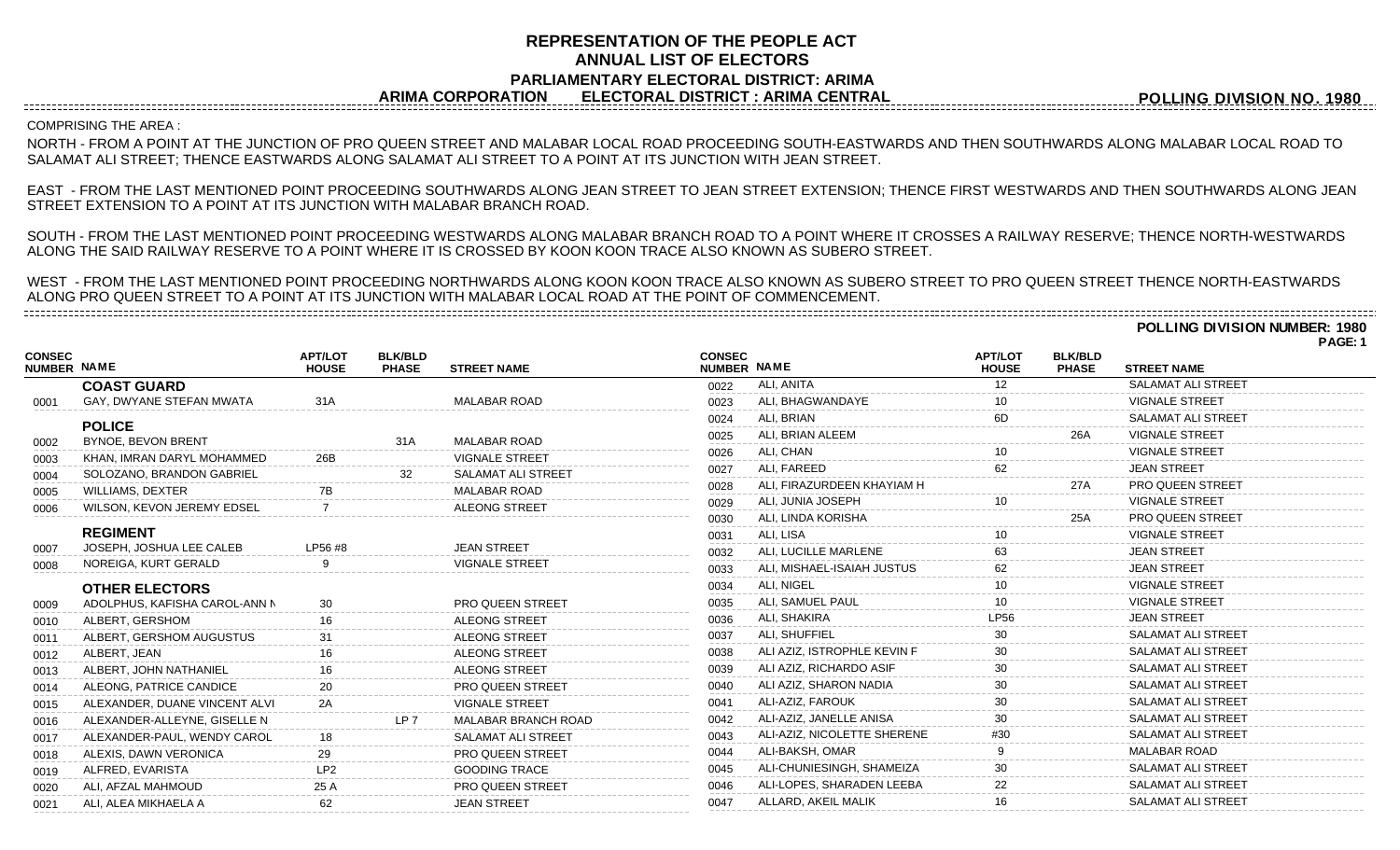| <b>CONSEC</b><br><b>APT/LOT</b><br><b>BLK/BLD</b><br><b>CONSEC</b><br><b>APT/LOT</b><br><b>BLK/BLD</b><br>NUMBER NAME<br>NUMBER NAME<br><b>PHASE</b><br><b>STREET NAME</b><br><b>STREET NAME</b><br><b>HOUSE</b><br><b>PHASE</b><br><b>HOUSE</b><br>ALLEYNE, GERVAIS NIGEL<br>$12 \overline{ }$<br>ALEONG STREET<br>BERNARD, PATRICIA<br>6<br><b>SALAMAT ALI STREET</b><br>0092<br>0048<br><b>SALAMAT ALI STREET</b><br><b>BEST, IAN HEATH CLIFFE</b><br>LP56C<br><b>JEAN STREET</b><br>AMBROSE, CAMILLE LA VAUGHN NI<br>18<br>0093<br>0049<br>LP 52<br><b>JEAN TRACE</b><br>ANASTACIO, AHANNAH AQUILA<br>8<br><b>BIDESHI, CURTIS RAMESH</b><br><b>MALABAR BRANCH ROAD</b><br>0094<br>0050<br><b>JEAN STREET</b><br>BIDESHI, HAROLD<br>ANDREWS, PAMALA<br>#4<br><b>MALABAR BRANCH ROAD</b><br>0095<br>0051<br>9Β<br><b>JEAN TRACE EXTENSION</b><br><b>BIDESHI, PAMELA</b><br><b>LP56A</b><br>ANTOINE, LEONARD LAYNE<br>MALABAR BRANCH ROAD<br>0096<br>0052<br>LP <sub>2</sub><br><b>GOODING TRACE</b><br>BIDESHI-CHADEESINGH, BRIDGET I<br><b>LP52</b><br>ANTOINE-GOMEZ, MAUREEN VALEN<br>MALABAR BRANCH ROAD<br>0097<br>0053<br>LP2B<br><b>GOODING TRACE</b><br>ARCHER, ERICKSON EZEKIEL<br>BISNATH, ALANA<br><b>VIGNALE STREET</b><br>0098<br>11<br>0054<br><b>LP55</b><br><b>LP55</b><br><b>GOODING TRACE</b><br>ARJOON, JOSEPH HARRYDATH<br><b>MALABAR BRANCH ROAD</b><br>BISSESSAR, ANNE<br>0099<br>0055<br><b>CHIN ALEONG STREET</b><br>ARJOON, JOSHUA SHAQUILLE MOH<br><b>LPB 55</b><br>MALABAR BRANCH ROAD<br>BOBB, ALISON DIANE<br>0100<br>0056<br><b>LP55</b><br>ARJOON, ROSANNE CHANDRA<br>MALABAR BRANCH ROAD<br><b>BOBB. MYRNELLE ABIGAIL</b><br>CHIN ALEONG STREET<br>0101<br>0057<br>6D<br>ATHERTON, JOAN<br>MALABAR ROAD<br>BOODOO, KAYSHO<br>SALAMAT ALI STREET<br>0102<br>0058<br>LP 7<br><b>MALABAR ROAD</b><br>BOODRAMSINGH, ABRAHAM PETER<br>38<br>ATHERTON, RAEVON JANINE<br>SALAMAT ALI STREET<br>0103<br>0059<br>LP#6<br><b>MALABAR ROAD</b><br>ATHERTON, RAY KEITH LEO<br>BOODRAMSINGH, ANN LISA<br>38<br>SALAMAT ALI STREET<br>0104<br>0060<br><b>GOODING TRACE</b><br>AUGUSTIN, JAMES<br>BOODRAMSINGH, ISRAEL JULIAN<br>SALAMAT ALI STREET<br>0105<br>14<br>0061<br>AUGUSTUS, TEVIN CODE BRENTON<br>#38<br>#12<br>SALAMAT ALI STREET<br>BOODRAMSINGH, JOVIKA RALPH<br><b>SALAMAT ALI STREET</b><br>0106<br>0062<br><b>SUBERO STREET</b><br>BAILEY, WILFRED<br>BOODRAMSINGH, JULIAN<br><b>SALAMAT ALI STREET</b><br>0107<br>0063<br>14<br>BAIRD, CLYDE NOEL ANTHONY<br>#3A<br><b>MALABAR BRANCH ROAD</b><br>BOODRAMSINGH, KENNY<br>38<br>SALAMAT ALI STREET<br>0108<br>0064<br>7E<br>38<br>BAKSH, AFROSE<br><b>MALABAR ROAD</b><br>BOODRAMSINGH, OMILLA<br>SALAMAT ALI STREET<br>0109<br>0065<br>28<br>BAKSH, ANN SALINA<br><b>PRO QUEEN STREET</b><br>BOODRAMSINGH, VIVIAN VERNON<br>SALAMAT ALI STREET<br>0110<br>14<br>0066<br>28<br><b>PRO QUEEN STREET</b><br><b>BROOKS, WALTRUDE EUCIFE</b><br>BAKSH, AZEEM<br>#22<br>PRO QUEEN STREET<br>0111<br>0067<br>#7E<br><b>MALABAR ROAD</b><br><b>BROWN, IAN ALBERT</b><br>BAKSH, JAMEEL<br>4A<br>CHIN ALEONG STREET<br>0112<br>0068<br><b>BAKSH, KHALEEL IDREES KAREEM</b><br>BROWN, JAHEL SETH<br>3<br>SALAMAT ALI STREET<br>CHIN ALEONG STREET<br>0113<br>0069<br><b>PRO QUEEN STREET</b><br>BROWN, JESSE DANIEL<br>BAKSH, LYDIA RENA<br>28<br>#6<br>CHIN ALEONG STREET<br>0114<br>0070<br>LP <sub>1</sub><br>#3<br><b>SALAMAT ALI STREET</b><br>BAKSH, MUHAMMAD RAEES<br>BROWN, KERNISHA ISHIA ESTHER<br>CHIN ALEONG STREET<br>0115<br>0071<br>3<br>BAKSH, NAGIB<br>SALAMAT ALI STREET<br>BROWN, LENNARD SYLVESTER ANT<br>6A<br>CHIN ALEONG STREET<br>0116<br>0072<br>3<br>BAKSH, PHYLIS DIANA<br>SALAMAT ALI STREET<br>BROWN, MICHAEL ANTHONY<br>CHIN ALEONG STREET<br>0117<br>0073<br>SALAMAT ALI STREET<br>BROWN, REUEL IAN<br>BAKSH, SHANICE RAEESA SAYYAD/<br>#3<br>CHIN ALEONG STREET<br>0074<br>0118<br><b>MALABAR ROAD</b><br>BAKSH, SHARNEEZER<br>BROWN, SANDRA MARLENE<br>6A<br>CHIN ALEONG STREET<br>#7E<br>0119<br>0075<br>7E<br>6A<br><b>MALABAR ROAD</b><br>BAKSH-BURKE, SHAREEN<br>BROWN-MARIN, MONIQUE ANJELIC/<br><b>CHIN ALEONG STREET</b><br>0120<br>0076<br>31<br><b>JEAN STREET</b><br>BALGOBIN, ANDREW<br><b>BRUCE, KEISHA MARRISA</b><br><b>VIGNALE STREET</b><br>0121<br>0077<br>28<br><b>SALAMAT ALI STREET</b><br>ALEONG STREET<br>BALGOBIN, BARBARA<br>BURKE, KIZZIEANNE ELICIA T<br>0122<br>14<br>0078<br>31<br><b>JEAN STREET</b><br>24<br>BALGOBIND, HERALALL<br>BURNLEY, NICKYSHA ASTRAL<br>SALAMAT ALI STREET<br>0123<br>0079<br><b>SUBERO STREET</b><br>BALKARAN, ANDY DHRAJH<br>20A<br>BURNLEY, SHANNON TEAGANA<br>SALAMAT ALI STREET<br>24A<br>0080<br>0124<br><b>SUBERO STREET</b><br>LP 15<br>JEAN TRACE EXTENSION<br>BALKARAN, BRENDON JONATHAN<br>#20 A<br>BUTLER, ROXANNE NATASHA J<br>0125<br>0081<br><b>SUBERO STREET</b><br>BYER-LEWIS, MARILYN<br><b>VIGNALE STREET</b><br>BALKARAN, DHARAMRAJH<br>LOT 20A<br>#1A<br>0126<br>0082<br>6<br>20A<br>SUBERO STREET<br><b>BYNOE, ARNOLD</b><br>19<br><b>VIGNALE STREET</b><br>BALKARAN, NIELSA<br>0127<br>0083<br><b>BALKARAN, NORISSA NICOLE</b><br>20A<br><b>SUBERO STREET</b><br>BYNOE, AUDREY<br>19<br><b>VIGNALE STREET</b><br>0128<br>0084<br>20A<br><b>SUBERO STREET</b><br>BYNOE, BYRON NEVILLE RICHARD<br>31A<br><b>MALABAR ROAD</b><br>BALKARAN, VERONICA<br>0129<br>0085<br>BALLY-BIDESHI, JANICE BAUSTER<br>7<br>MALABAR BRANCH ROAD<br><b>BYNOE, CHRISTOPHER</b><br>19<br><b>VIGNALE STREET</b><br>0130<br>0086<br>BAPTISTE, LEONEECE SAADIA<br>4A<br><b>MALABAR ROAD</b><br>BYNOE, CYNTHIA<br>19<br><b>VIGNALE STREET</b><br>0131<br>0087<br>BARRY, ASH<br><b>LP61</b><br><b>MALABAR BRANCH ROAD</b><br>CAIN, PATRICIA<br><b>MALABAR ROAD</b><br>0132<br>0088<br>BEJAI, DAVIS<br><b>MALABAR ROAD</b><br>CARACCIOLO, ALLAN JOHN<br>19<br>15<br><b>VIGNALE STREET</b><br>0089<br>0133<br>25<br>19<br>BELLAMY, WENDY<br>PRO QUEEN STREET<br>CARACCIOLO, ESTHER<br><b>VIGNALE STREET</b><br>0134<br>0090<br>7B<br>19<br>BENNETT, AMANDA JOSANNE M<br><b>MALABAR ROAD</b><br>CARACCIOLO, KELLY KIMELLE<br><b>VIGNALE STREET</b><br>0091<br>0135 |  |  |  |  |  | PAGE: 2 |
|------------------------------------------------------------------------------------------------------------------------------------------------------------------------------------------------------------------------------------------------------------------------------------------------------------------------------------------------------------------------------------------------------------------------------------------------------------------------------------------------------------------------------------------------------------------------------------------------------------------------------------------------------------------------------------------------------------------------------------------------------------------------------------------------------------------------------------------------------------------------------------------------------------------------------------------------------------------------------------------------------------------------------------------------------------------------------------------------------------------------------------------------------------------------------------------------------------------------------------------------------------------------------------------------------------------------------------------------------------------------------------------------------------------------------------------------------------------------------------------------------------------------------------------------------------------------------------------------------------------------------------------------------------------------------------------------------------------------------------------------------------------------------------------------------------------------------------------------------------------------------------------------------------------------------------------------------------------------------------------------------------------------------------------------------------------------------------------------------------------------------------------------------------------------------------------------------------------------------------------------------------------------------------------------------------------------------------------------------------------------------------------------------------------------------------------------------------------------------------------------------------------------------------------------------------------------------------------------------------------------------------------------------------------------------------------------------------------------------------------------------------------------------------------------------------------------------------------------------------------------------------------------------------------------------------------------------------------------------------------------------------------------------------------------------------------------------------------------------------------------------------------------------------------------------------------------------------------------------------------------------------------------------------------------------------------------------------------------------------------------------------------------------------------------------------------------------------------------------------------------------------------------------------------------------------------------------------------------------------------------------------------------------------------------------------------------------------------------------------------------------------------------------------------------------------------------------------------------------------------------------------------------------------------------------------------------------------------------------------------------------------------------------------------------------------------------------------------------------------------------------------------------------------------------------------------------------------------------------------------------------------------------------------------------------------------------------------------------------------------------------------------------------------------------------------------------------------------------------------------------------------------------------------------------------------------------------------------------------------------------------------------------------------------------------------------------------------------------------------------------------------------------------------------------------------------------------------------------------------------------------------------------------------------------------------------------------------------------------------------------------------------------------------------------------------------------------------------------------------------------------------------------------------------------------------------------------------------------------------------------------------------------------------------------------------------------------------------------------------------------------------------------------------------------------------------------------------------------------------------------------------------------------------------------------------------------------------------------------------------------------------------------------------------------------------------------------------------------------------------------------------------------------------------------------------------------------------------------------------------------------------------------------------------------------------------------------------------------------------------------------------------------------------------------------------------------------------------------------------------------------|--|--|--|--|--|---------|
|                                                                                                                                                                                                                                                                                                                                                                                                                                                                                                                                                                                                                                                                                                                                                                                                                                                                                                                                                                                                                                                                                                                                                                                                                                                                                                                                                                                                                                                                                                                                                                                                                                                                                                                                                                                                                                                                                                                                                                                                                                                                                                                                                                                                                                                                                                                                                                                                                                                                                                                                                                                                                                                                                                                                                                                                                                                                                                                                                                                                                                                                                                                                                                                                                                                                                                                                                                                                                                                                                                                                                                                                                                                                                                                                                                                                                                                                                                                                                                                                                                                                                                                                                                                                                                                                                                                                                                                                                                                                                                                                                                                                                                                                                                                                                                                                                                                                                                                                                                                                                                                                                                                                                                                                                                                                                                                                                                                                                                                                                                                                                                                                                                                                                                                                                                                                                                                                                                                                                                                                                                                                                                                              |  |  |  |  |  |         |
|                                                                                                                                                                                                                                                                                                                                                                                                                                                                                                                                                                                                                                                                                                                                                                                                                                                                                                                                                                                                                                                                                                                                                                                                                                                                                                                                                                                                                                                                                                                                                                                                                                                                                                                                                                                                                                                                                                                                                                                                                                                                                                                                                                                                                                                                                                                                                                                                                                                                                                                                                                                                                                                                                                                                                                                                                                                                                                                                                                                                                                                                                                                                                                                                                                                                                                                                                                                                                                                                                                                                                                                                                                                                                                                                                                                                                                                                                                                                                                                                                                                                                                                                                                                                                                                                                                                                                                                                                                                                                                                                                                                                                                                                                                                                                                                                                                                                                                                                                                                                                                                                                                                                                                                                                                                                                                                                                                                                                                                                                                                                                                                                                                                                                                                                                                                                                                                                                                                                                                                                                                                                                                                              |  |  |  |  |  |         |
|                                                                                                                                                                                                                                                                                                                                                                                                                                                                                                                                                                                                                                                                                                                                                                                                                                                                                                                                                                                                                                                                                                                                                                                                                                                                                                                                                                                                                                                                                                                                                                                                                                                                                                                                                                                                                                                                                                                                                                                                                                                                                                                                                                                                                                                                                                                                                                                                                                                                                                                                                                                                                                                                                                                                                                                                                                                                                                                                                                                                                                                                                                                                                                                                                                                                                                                                                                                                                                                                                                                                                                                                                                                                                                                                                                                                                                                                                                                                                                                                                                                                                                                                                                                                                                                                                                                                                                                                                                                                                                                                                                                                                                                                                                                                                                                                                                                                                                                                                                                                                                                                                                                                                                                                                                                                                                                                                                                                                                                                                                                                                                                                                                                                                                                                                                                                                                                                                                                                                                                                                                                                                                                              |  |  |  |  |  |         |
|                                                                                                                                                                                                                                                                                                                                                                                                                                                                                                                                                                                                                                                                                                                                                                                                                                                                                                                                                                                                                                                                                                                                                                                                                                                                                                                                                                                                                                                                                                                                                                                                                                                                                                                                                                                                                                                                                                                                                                                                                                                                                                                                                                                                                                                                                                                                                                                                                                                                                                                                                                                                                                                                                                                                                                                                                                                                                                                                                                                                                                                                                                                                                                                                                                                                                                                                                                                                                                                                                                                                                                                                                                                                                                                                                                                                                                                                                                                                                                                                                                                                                                                                                                                                                                                                                                                                                                                                                                                                                                                                                                                                                                                                                                                                                                                                                                                                                                                                                                                                                                                                                                                                                                                                                                                                                                                                                                                                                                                                                                                                                                                                                                                                                                                                                                                                                                                                                                                                                                                                                                                                                                                              |  |  |  |  |  |         |
|                                                                                                                                                                                                                                                                                                                                                                                                                                                                                                                                                                                                                                                                                                                                                                                                                                                                                                                                                                                                                                                                                                                                                                                                                                                                                                                                                                                                                                                                                                                                                                                                                                                                                                                                                                                                                                                                                                                                                                                                                                                                                                                                                                                                                                                                                                                                                                                                                                                                                                                                                                                                                                                                                                                                                                                                                                                                                                                                                                                                                                                                                                                                                                                                                                                                                                                                                                                                                                                                                                                                                                                                                                                                                                                                                                                                                                                                                                                                                                                                                                                                                                                                                                                                                                                                                                                                                                                                                                                                                                                                                                                                                                                                                                                                                                                                                                                                                                                                                                                                                                                                                                                                                                                                                                                                                                                                                                                                                                                                                                                                                                                                                                                                                                                                                                                                                                                                                                                                                                                                                                                                                                                              |  |  |  |  |  |         |
|                                                                                                                                                                                                                                                                                                                                                                                                                                                                                                                                                                                                                                                                                                                                                                                                                                                                                                                                                                                                                                                                                                                                                                                                                                                                                                                                                                                                                                                                                                                                                                                                                                                                                                                                                                                                                                                                                                                                                                                                                                                                                                                                                                                                                                                                                                                                                                                                                                                                                                                                                                                                                                                                                                                                                                                                                                                                                                                                                                                                                                                                                                                                                                                                                                                                                                                                                                                                                                                                                                                                                                                                                                                                                                                                                                                                                                                                                                                                                                                                                                                                                                                                                                                                                                                                                                                                                                                                                                                                                                                                                                                                                                                                                                                                                                                                                                                                                                                                                                                                                                                                                                                                                                                                                                                                                                                                                                                                                                                                                                                                                                                                                                                                                                                                                                                                                                                                                                                                                                                                                                                                                                                              |  |  |  |  |  |         |
|                                                                                                                                                                                                                                                                                                                                                                                                                                                                                                                                                                                                                                                                                                                                                                                                                                                                                                                                                                                                                                                                                                                                                                                                                                                                                                                                                                                                                                                                                                                                                                                                                                                                                                                                                                                                                                                                                                                                                                                                                                                                                                                                                                                                                                                                                                                                                                                                                                                                                                                                                                                                                                                                                                                                                                                                                                                                                                                                                                                                                                                                                                                                                                                                                                                                                                                                                                                                                                                                                                                                                                                                                                                                                                                                                                                                                                                                                                                                                                                                                                                                                                                                                                                                                                                                                                                                                                                                                                                                                                                                                                                                                                                                                                                                                                                                                                                                                                                                                                                                                                                                                                                                                                                                                                                                                                                                                                                                                                                                                                                                                                                                                                                                                                                                                                                                                                                                                                                                                                                                                                                                                                                              |  |  |  |  |  |         |
|                                                                                                                                                                                                                                                                                                                                                                                                                                                                                                                                                                                                                                                                                                                                                                                                                                                                                                                                                                                                                                                                                                                                                                                                                                                                                                                                                                                                                                                                                                                                                                                                                                                                                                                                                                                                                                                                                                                                                                                                                                                                                                                                                                                                                                                                                                                                                                                                                                                                                                                                                                                                                                                                                                                                                                                                                                                                                                                                                                                                                                                                                                                                                                                                                                                                                                                                                                                                                                                                                                                                                                                                                                                                                                                                                                                                                                                                                                                                                                                                                                                                                                                                                                                                                                                                                                                                                                                                                                                                                                                                                                                                                                                                                                                                                                                                                                                                                                                                                                                                                                                                                                                                                                                                                                                                                                                                                                                                                                                                                                                                                                                                                                                                                                                                                                                                                                                                                                                                                                                                                                                                                                                              |  |  |  |  |  |         |
|                                                                                                                                                                                                                                                                                                                                                                                                                                                                                                                                                                                                                                                                                                                                                                                                                                                                                                                                                                                                                                                                                                                                                                                                                                                                                                                                                                                                                                                                                                                                                                                                                                                                                                                                                                                                                                                                                                                                                                                                                                                                                                                                                                                                                                                                                                                                                                                                                                                                                                                                                                                                                                                                                                                                                                                                                                                                                                                                                                                                                                                                                                                                                                                                                                                                                                                                                                                                                                                                                                                                                                                                                                                                                                                                                                                                                                                                                                                                                                                                                                                                                                                                                                                                                                                                                                                                                                                                                                                                                                                                                                                                                                                                                                                                                                                                                                                                                                                                                                                                                                                                                                                                                                                                                                                                                                                                                                                                                                                                                                                                                                                                                                                                                                                                                                                                                                                                                                                                                                                                                                                                                                                              |  |  |  |  |  |         |
|                                                                                                                                                                                                                                                                                                                                                                                                                                                                                                                                                                                                                                                                                                                                                                                                                                                                                                                                                                                                                                                                                                                                                                                                                                                                                                                                                                                                                                                                                                                                                                                                                                                                                                                                                                                                                                                                                                                                                                                                                                                                                                                                                                                                                                                                                                                                                                                                                                                                                                                                                                                                                                                                                                                                                                                                                                                                                                                                                                                                                                                                                                                                                                                                                                                                                                                                                                                                                                                                                                                                                                                                                                                                                                                                                                                                                                                                                                                                                                                                                                                                                                                                                                                                                                                                                                                                                                                                                                                                                                                                                                                                                                                                                                                                                                                                                                                                                                                                                                                                                                                                                                                                                                                                                                                                                                                                                                                                                                                                                                                                                                                                                                                                                                                                                                                                                                                                                                                                                                                                                                                                                                                              |  |  |  |  |  |         |
|                                                                                                                                                                                                                                                                                                                                                                                                                                                                                                                                                                                                                                                                                                                                                                                                                                                                                                                                                                                                                                                                                                                                                                                                                                                                                                                                                                                                                                                                                                                                                                                                                                                                                                                                                                                                                                                                                                                                                                                                                                                                                                                                                                                                                                                                                                                                                                                                                                                                                                                                                                                                                                                                                                                                                                                                                                                                                                                                                                                                                                                                                                                                                                                                                                                                                                                                                                                                                                                                                                                                                                                                                                                                                                                                                                                                                                                                                                                                                                                                                                                                                                                                                                                                                                                                                                                                                                                                                                                                                                                                                                                                                                                                                                                                                                                                                                                                                                                                                                                                                                                                                                                                                                                                                                                                                                                                                                                                                                                                                                                                                                                                                                                                                                                                                                                                                                                                                                                                                                                                                                                                                                                              |  |  |  |  |  |         |
|                                                                                                                                                                                                                                                                                                                                                                                                                                                                                                                                                                                                                                                                                                                                                                                                                                                                                                                                                                                                                                                                                                                                                                                                                                                                                                                                                                                                                                                                                                                                                                                                                                                                                                                                                                                                                                                                                                                                                                                                                                                                                                                                                                                                                                                                                                                                                                                                                                                                                                                                                                                                                                                                                                                                                                                                                                                                                                                                                                                                                                                                                                                                                                                                                                                                                                                                                                                                                                                                                                                                                                                                                                                                                                                                                                                                                                                                                                                                                                                                                                                                                                                                                                                                                                                                                                                                                                                                                                                                                                                                                                                                                                                                                                                                                                                                                                                                                                                                                                                                                                                                                                                                                                                                                                                                                                                                                                                                                                                                                                                                                                                                                                                                                                                                                                                                                                                                                                                                                                                                                                                                                                                              |  |  |  |  |  |         |
|                                                                                                                                                                                                                                                                                                                                                                                                                                                                                                                                                                                                                                                                                                                                                                                                                                                                                                                                                                                                                                                                                                                                                                                                                                                                                                                                                                                                                                                                                                                                                                                                                                                                                                                                                                                                                                                                                                                                                                                                                                                                                                                                                                                                                                                                                                                                                                                                                                                                                                                                                                                                                                                                                                                                                                                                                                                                                                                                                                                                                                                                                                                                                                                                                                                                                                                                                                                                                                                                                                                                                                                                                                                                                                                                                                                                                                                                                                                                                                                                                                                                                                                                                                                                                                                                                                                                                                                                                                                                                                                                                                                                                                                                                                                                                                                                                                                                                                                                                                                                                                                                                                                                                                                                                                                                                                                                                                                                                                                                                                                                                                                                                                                                                                                                                                                                                                                                                                                                                                                                                                                                                                                              |  |  |  |  |  |         |
|                                                                                                                                                                                                                                                                                                                                                                                                                                                                                                                                                                                                                                                                                                                                                                                                                                                                                                                                                                                                                                                                                                                                                                                                                                                                                                                                                                                                                                                                                                                                                                                                                                                                                                                                                                                                                                                                                                                                                                                                                                                                                                                                                                                                                                                                                                                                                                                                                                                                                                                                                                                                                                                                                                                                                                                                                                                                                                                                                                                                                                                                                                                                                                                                                                                                                                                                                                                                                                                                                                                                                                                                                                                                                                                                                                                                                                                                                                                                                                                                                                                                                                                                                                                                                                                                                                                                                                                                                                                                                                                                                                                                                                                                                                                                                                                                                                                                                                                                                                                                                                                                                                                                                                                                                                                                                                                                                                                                                                                                                                                                                                                                                                                                                                                                                                                                                                                                                                                                                                                                                                                                                                                              |  |  |  |  |  |         |
|                                                                                                                                                                                                                                                                                                                                                                                                                                                                                                                                                                                                                                                                                                                                                                                                                                                                                                                                                                                                                                                                                                                                                                                                                                                                                                                                                                                                                                                                                                                                                                                                                                                                                                                                                                                                                                                                                                                                                                                                                                                                                                                                                                                                                                                                                                                                                                                                                                                                                                                                                                                                                                                                                                                                                                                                                                                                                                                                                                                                                                                                                                                                                                                                                                                                                                                                                                                                                                                                                                                                                                                                                                                                                                                                                                                                                                                                                                                                                                                                                                                                                                                                                                                                                                                                                                                                                                                                                                                                                                                                                                                                                                                                                                                                                                                                                                                                                                                                                                                                                                                                                                                                                                                                                                                                                                                                                                                                                                                                                                                                                                                                                                                                                                                                                                                                                                                                                                                                                                                                                                                                                                                              |  |  |  |  |  |         |
|                                                                                                                                                                                                                                                                                                                                                                                                                                                                                                                                                                                                                                                                                                                                                                                                                                                                                                                                                                                                                                                                                                                                                                                                                                                                                                                                                                                                                                                                                                                                                                                                                                                                                                                                                                                                                                                                                                                                                                                                                                                                                                                                                                                                                                                                                                                                                                                                                                                                                                                                                                                                                                                                                                                                                                                                                                                                                                                                                                                                                                                                                                                                                                                                                                                                                                                                                                                                                                                                                                                                                                                                                                                                                                                                                                                                                                                                                                                                                                                                                                                                                                                                                                                                                                                                                                                                                                                                                                                                                                                                                                                                                                                                                                                                                                                                                                                                                                                                                                                                                                                                                                                                                                                                                                                                                                                                                                                                                                                                                                                                                                                                                                                                                                                                                                                                                                                                                                                                                                                                                                                                                                                              |  |  |  |  |  |         |
|                                                                                                                                                                                                                                                                                                                                                                                                                                                                                                                                                                                                                                                                                                                                                                                                                                                                                                                                                                                                                                                                                                                                                                                                                                                                                                                                                                                                                                                                                                                                                                                                                                                                                                                                                                                                                                                                                                                                                                                                                                                                                                                                                                                                                                                                                                                                                                                                                                                                                                                                                                                                                                                                                                                                                                                                                                                                                                                                                                                                                                                                                                                                                                                                                                                                                                                                                                                                                                                                                                                                                                                                                                                                                                                                                                                                                                                                                                                                                                                                                                                                                                                                                                                                                                                                                                                                                                                                                                                                                                                                                                                                                                                                                                                                                                                                                                                                                                                                                                                                                                                                                                                                                                                                                                                                                                                                                                                                                                                                                                                                                                                                                                                                                                                                                                                                                                                                                                                                                                                                                                                                                                                              |  |  |  |  |  |         |
|                                                                                                                                                                                                                                                                                                                                                                                                                                                                                                                                                                                                                                                                                                                                                                                                                                                                                                                                                                                                                                                                                                                                                                                                                                                                                                                                                                                                                                                                                                                                                                                                                                                                                                                                                                                                                                                                                                                                                                                                                                                                                                                                                                                                                                                                                                                                                                                                                                                                                                                                                                                                                                                                                                                                                                                                                                                                                                                                                                                                                                                                                                                                                                                                                                                                                                                                                                                                                                                                                                                                                                                                                                                                                                                                                                                                                                                                                                                                                                                                                                                                                                                                                                                                                                                                                                                                                                                                                                                                                                                                                                                                                                                                                                                                                                                                                                                                                                                                                                                                                                                                                                                                                                                                                                                                                                                                                                                                                                                                                                                                                                                                                                                                                                                                                                                                                                                                                                                                                                                                                                                                                                                              |  |  |  |  |  |         |
|                                                                                                                                                                                                                                                                                                                                                                                                                                                                                                                                                                                                                                                                                                                                                                                                                                                                                                                                                                                                                                                                                                                                                                                                                                                                                                                                                                                                                                                                                                                                                                                                                                                                                                                                                                                                                                                                                                                                                                                                                                                                                                                                                                                                                                                                                                                                                                                                                                                                                                                                                                                                                                                                                                                                                                                                                                                                                                                                                                                                                                                                                                                                                                                                                                                                                                                                                                                                                                                                                                                                                                                                                                                                                                                                                                                                                                                                                                                                                                                                                                                                                                                                                                                                                                                                                                                                                                                                                                                                                                                                                                                                                                                                                                                                                                                                                                                                                                                                                                                                                                                                                                                                                                                                                                                                                                                                                                                                                                                                                                                                                                                                                                                                                                                                                                                                                                                                                                                                                                                                                                                                                                                              |  |  |  |  |  |         |
|                                                                                                                                                                                                                                                                                                                                                                                                                                                                                                                                                                                                                                                                                                                                                                                                                                                                                                                                                                                                                                                                                                                                                                                                                                                                                                                                                                                                                                                                                                                                                                                                                                                                                                                                                                                                                                                                                                                                                                                                                                                                                                                                                                                                                                                                                                                                                                                                                                                                                                                                                                                                                                                                                                                                                                                                                                                                                                                                                                                                                                                                                                                                                                                                                                                                                                                                                                                                                                                                                                                                                                                                                                                                                                                                                                                                                                                                                                                                                                                                                                                                                                                                                                                                                                                                                                                                                                                                                                                                                                                                                                                                                                                                                                                                                                                                                                                                                                                                                                                                                                                                                                                                                                                                                                                                                                                                                                                                                                                                                                                                                                                                                                                                                                                                                                                                                                                                                                                                                                                                                                                                                                                              |  |  |  |  |  |         |
|                                                                                                                                                                                                                                                                                                                                                                                                                                                                                                                                                                                                                                                                                                                                                                                                                                                                                                                                                                                                                                                                                                                                                                                                                                                                                                                                                                                                                                                                                                                                                                                                                                                                                                                                                                                                                                                                                                                                                                                                                                                                                                                                                                                                                                                                                                                                                                                                                                                                                                                                                                                                                                                                                                                                                                                                                                                                                                                                                                                                                                                                                                                                                                                                                                                                                                                                                                                                                                                                                                                                                                                                                                                                                                                                                                                                                                                                                                                                                                                                                                                                                                                                                                                                                                                                                                                                                                                                                                                                                                                                                                                                                                                                                                                                                                                                                                                                                                                                                                                                                                                                                                                                                                                                                                                                                                                                                                                                                                                                                                                                                                                                                                                                                                                                                                                                                                                                                                                                                                                                                                                                                                                              |  |  |  |  |  |         |
|                                                                                                                                                                                                                                                                                                                                                                                                                                                                                                                                                                                                                                                                                                                                                                                                                                                                                                                                                                                                                                                                                                                                                                                                                                                                                                                                                                                                                                                                                                                                                                                                                                                                                                                                                                                                                                                                                                                                                                                                                                                                                                                                                                                                                                                                                                                                                                                                                                                                                                                                                                                                                                                                                                                                                                                                                                                                                                                                                                                                                                                                                                                                                                                                                                                                                                                                                                                                                                                                                                                                                                                                                                                                                                                                                                                                                                                                                                                                                                                                                                                                                                                                                                                                                                                                                                                                                                                                                                                                                                                                                                                                                                                                                                                                                                                                                                                                                                                                                                                                                                                                                                                                                                                                                                                                                                                                                                                                                                                                                                                                                                                                                                                                                                                                                                                                                                                                                                                                                                                                                                                                                                                              |  |  |  |  |  |         |
|                                                                                                                                                                                                                                                                                                                                                                                                                                                                                                                                                                                                                                                                                                                                                                                                                                                                                                                                                                                                                                                                                                                                                                                                                                                                                                                                                                                                                                                                                                                                                                                                                                                                                                                                                                                                                                                                                                                                                                                                                                                                                                                                                                                                                                                                                                                                                                                                                                                                                                                                                                                                                                                                                                                                                                                                                                                                                                                                                                                                                                                                                                                                                                                                                                                                                                                                                                                                                                                                                                                                                                                                                                                                                                                                                                                                                                                                                                                                                                                                                                                                                                                                                                                                                                                                                                                                                                                                                                                                                                                                                                                                                                                                                                                                                                                                                                                                                                                                                                                                                                                                                                                                                                                                                                                                                                                                                                                                                                                                                                                                                                                                                                                                                                                                                                                                                                                                                                                                                                                                                                                                                                                              |  |  |  |  |  |         |
|                                                                                                                                                                                                                                                                                                                                                                                                                                                                                                                                                                                                                                                                                                                                                                                                                                                                                                                                                                                                                                                                                                                                                                                                                                                                                                                                                                                                                                                                                                                                                                                                                                                                                                                                                                                                                                                                                                                                                                                                                                                                                                                                                                                                                                                                                                                                                                                                                                                                                                                                                                                                                                                                                                                                                                                                                                                                                                                                                                                                                                                                                                                                                                                                                                                                                                                                                                                                                                                                                                                                                                                                                                                                                                                                                                                                                                                                                                                                                                                                                                                                                                                                                                                                                                                                                                                                                                                                                                                                                                                                                                                                                                                                                                                                                                                                                                                                                                                                                                                                                                                                                                                                                                                                                                                                                                                                                                                                                                                                                                                                                                                                                                                                                                                                                                                                                                                                                                                                                                                                                                                                                                                              |  |  |  |  |  |         |
|                                                                                                                                                                                                                                                                                                                                                                                                                                                                                                                                                                                                                                                                                                                                                                                                                                                                                                                                                                                                                                                                                                                                                                                                                                                                                                                                                                                                                                                                                                                                                                                                                                                                                                                                                                                                                                                                                                                                                                                                                                                                                                                                                                                                                                                                                                                                                                                                                                                                                                                                                                                                                                                                                                                                                                                                                                                                                                                                                                                                                                                                                                                                                                                                                                                                                                                                                                                                                                                                                                                                                                                                                                                                                                                                                                                                                                                                                                                                                                                                                                                                                                                                                                                                                                                                                                                                                                                                                                                                                                                                                                                                                                                                                                                                                                                                                                                                                                                                                                                                                                                                                                                                                                                                                                                                                                                                                                                                                                                                                                                                                                                                                                                                                                                                                                                                                                                                                                                                                                                                                                                                                                                              |  |  |  |  |  |         |
|                                                                                                                                                                                                                                                                                                                                                                                                                                                                                                                                                                                                                                                                                                                                                                                                                                                                                                                                                                                                                                                                                                                                                                                                                                                                                                                                                                                                                                                                                                                                                                                                                                                                                                                                                                                                                                                                                                                                                                                                                                                                                                                                                                                                                                                                                                                                                                                                                                                                                                                                                                                                                                                                                                                                                                                                                                                                                                                                                                                                                                                                                                                                                                                                                                                                                                                                                                                                                                                                                                                                                                                                                                                                                                                                                                                                                                                                                                                                                                                                                                                                                                                                                                                                                                                                                                                                                                                                                                                                                                                                                                                                                                                                                                                                                                                                                                                                                                                                                                                                                                                                                                                                                                                                                                                                                                                                                                                                                                                                                                                                                                                                                                                                                                                                                                                                                                                                                                                                                                                                                                                                                                                              |  |  |  |  |  |         |
|                                                                                                                                                                                                                                                                                                                                                                                                                                                                                                                                                                                                                                                                                                                                                                                                                                                                                                                                                                                                                                                                                                                                                                                                                                                                                                                                                                                                                                                                                                                                                                                                                                                                                                                                                                                                                                                                                                                                                                                                                                                                                                                                                                                                                                                                                                                                                                                                                                                                                                                                                                                                                                                                                                                                                                                                                                                                                                                                                                                                                                                                                                                                                                                                                                                                                                                                                                                                                                                                                                                                                                                                                                                                                                                                                                                                                                                                                                                                                                                                                                                                                                                                                                                                                                                                                                                                                                                                                                                                                                                                                                                                                                                                                                                                                                                                                                                                                                                                                                                                                                                                                                                                                                                                                                                                                                                                                                                                                                                                                                                                                                                                                                                                                                                                                                                                                                                                                                                                                                                                                                                                                                                              |  |  |  |  |  |         |
|                                                                                                                                                                                                                                                                                                                                                                                                                                                                                                                                                                                                                                                                                                                                                                                                                                                                                                                                                                                                                                                                                                                                                                                                                                                                                                                                                                                                                                                                                                                                                                                                                                                                                                                                                                                                                                                                                                                                                                                                                                                                                                                                                                                                                                                                                                                                                                                                                                                                                                                                                                                                                                                                                                                                                                                                                                                                                                                                                                                                                                                                                                                                                                                                                                                                                                                                                                                                                                                                                                                                                                                                                                                                                                                                                                                                                                                                                                                                                                                                                                                                                                                                                                                                                                                                                                                                                                                                                                                                                                                                                                                                                                                                                                                                                                                                                                                                                                                                                                                                                                                                                                                                                                                                                                                                                                                                                                                                                                                                                                                                                                                                                                                                                                                                                                                                                                                                                                                                                                                                                                                                                                                              |  |  |  |  |  |         |
|                                                                                                                                                                                                                                                                                                                                                                                                                                                                                                                                                                                                                                                                                                                                                                                                                                                                                                                                                                                                                                                                                                                                                                                                                                                                                                                                                                                                                                                                                                                                                                                                                                                                                                                                                                                                                                                                                                                                                                                                                                                                                                                                                                                                                                                                                                                                                                                                                                                                                                                                                                                                                                                                                                                                                                                                                                                                                                                                                                                                                                                                                                                                                                                                                                                                                                                                                                                                                                                                                                                                                                                                                                                                                                                                                                                                                                                                                                                                                                                                                                                                                                                                                                                                                                                                                                                                                                                                                                                                                                                                                                                                                                                                                                                                                                                                                                                                                                                                                                                                                                                                                                                                                                                                                                                                                                                                                                                                                                                                                                                                                                                                                                                                                                                                                                                                                                                                                                                                                                                                                                                                                                                              |  |  |  |  |  |         |
|                                                                                                                                                                                                                                                                                                                                                                                                                                                                                                                                                                                                                                                                                                                                                                                                                                                                                                                                                                                                                                                                                                                                                                                                                                                                                                                                                                                                                                                                                                                                                                                                                                                                                                                                                                                                                                                                                                                                                                                                                                                                                                                                                                                                                                                                                                                                                                                                                                                                                                                                                                                                                                                                                                                                                                                                                                                                                                                                                                                                                                                                                                                                                                                                                                                                                                                                                                                                                                                                                                                                                                                                                                                                                                                                                                                                                                                                                                                                                                                                                                                                                                                                                                                                                                                                                                                                                                                                                                                                                                                                                                                                                                                                                                                                                                                                                                                                                                                                                                                                                                                                                                                                                                                                                                                                                                                                                                                                                                                                                                                                                                                                                                                                                                                                                                                                                                                                                                                                                                                                                                                                                                                              |  |  |  |  |  |         |
|                                                                                                                                                                                                                                                                                                                                                                                                                                                                                                                                                                                                                                                                                                                                                                                                                                                                                                                                                                                                                                                                                                                                                                                                                                                                                                                                                                                                                                                                                                                                                                                                                                                                                                                                                                                                                                                                                                                                                                                                                                                                                                                                                                                                                                                                                                                                                                                                                                                                                                                                                                                                                                                                                                                                                                                                                                                                                                                                                                                                                                                                                                                                                                                                                                                                                                                                                                                                                                                                                                                                                                                                                                                                                                                                                                                                                                                                                                                                                                                                                                                                                                                                                                                                                                                                                                                                                                                                                                                                                                                                                                                                                                                                                                                                                                                                                                                                                                                                                                                                                                                                                                                                                                                                                                                                                                                                                                                                                                                                                                                                                                                                                                                                                                                                                                                                                                                                                                                                                                                                                                                                                                                              |  |  |  |  |  |         |
|                                                                                                                                                                                                                                                                                                                                                                                                                                                                                                                                                                                                                                                                                                                                                                                                                                                                                                                                                                                                                                                                                                                                                                                                                                                                                                                                                                                                                                                                                                                                                                                                                                                                                                                                                                                                                                                                                                                                                                                                                                                                                                                                                                                                                                                                                                                                                                                                                                                                                                                                                                                                                                                                                                                                                                                                                                                                                                                                                                                                                                                                                                                                                                                                                                                                                                                                                                                                                                                                                                                                                                                                                                                                                                                                                                                                                                                                                                                                                                                                                                                                                                                                                                                                                                                                                                                                                                                                                                                                                                                                                                                                                                                                                                                                                                                                                                                                                                                                                                                                                                                                                                                                                                                                                                                                                                                                                                                                                                                                                                                                                                                                                                                                                                                                                                                                                                                                                                                                                                                                                                                                                                                              |  |  |  |  |  |         |
|                                                                                                                                                                                                                                                                                                                                                                                                                                                                                                                                                                                                                                                                                                                                                                                                                                                                                                                                                                                                                                                                                                                                                                                                                                                                                                                                                                                                                                                                                                                                                                                                                                                                                                                                                                                                                                                                                                                                                                                                                                                                                                                                                                                                                                                                                                                                                                                                                                                                                                                                                                                                                                                                                                                                                                                                                                                                                                                                                                                                                                                                                                                                                                                                                                                                                                                                                                                                                                                                                                                                                                                                                                                                                                                                                                                                                                                                                                                                                                                                                                                                                                                                                                                                                                                                                                                                                                                                                                                                                                                                                                                                                                                                                                                                                                                                                                                                                                                                                                                                                                                                                                                                                                                                                                                                                                                                                                                                                                                                                                                                                                                                                                                                                                                                                                                                                                                                                                                                                                                                                                                                                                                              |  |  |  |  |  |         |
|                                                                                                                                                                                                                                                                                                                                                                                                                                                                                                                                                                                                                                                                                                                                                                                                                                                                                                                                                                                                                                                                                                                                                                                                                                                                                                                                                                                                                                                                                                                                                                                                                                                                                                                                                                                                                                                                                                                                                                                                                                                                                                                                                                                                                                                                                                                                                                                                                                                                                                                                                                                                                                                                                                                                                                                                                                                                                                                                                                                                                                                                                                                                                                                                                                                                                                                                                                                                                                                                                                                                                                                                                                                                                                                                                                                                                                                                                                                                                                                                                                                                                                                                                                                                                                                                                                                                                                                                                                                                                                                                                                                                                                                                                                                                                                                                                                                                                                                                                                                                                                                                                                                                                                                                                                                                                                                                                                                                                                                                                                                                                                                                                                                                                                                                                                                                                                                                                                                                                                                                                                                                                                                              |  |  |  |  |  |         |
|                                                                                                                                                                                                                                                                                                                                                                                                                                                                                                                                                                                                                                                                                                                                                                                                                                                                                                                                                                                                                                                                                                                                                                                                                                                                                                                                                                                                                                                                                                                                                                                                                                                                                                                                                                                                                                                                                                                                                                                                                                                                                                                                                                                                                                                                                                                                                                                                                                                                                                                                                                                                                                                                                                                                                                                                                                                                                                                                                                                                                                                                                                                                                                                                                                                                                                                                                                                                                                                                                                                                                                                                                                                                                                                                                                                                                                                                                                                                                                                                                                                                                                                                                                                                                                                                                                                                                                                                                                                                                                                                                                                                                                                                                                                                                                                                                                                                                                                                                                                                                                                                                                                                                                                                                                                                                                                                                                                                                                                                                                                                                                                                                                                                                                                                                                                                                                                                                                                                                                                                                                                                                                                              |  |  |  |  |  |         |
|                                                                                                                                                                                                                                                                                                                                                                                                                                                                                                                                                                                                                                                                                                                                                                                                                                                                                                                                                                                                                                                                                                                                                                                                                                                                                                                                                                                                                                                                                                                                                                                                                                                                                                                                                                                                                                                                                                                                                                                                                                                                                                                                                                                                                                                                                                                                                                                                                                                                                                                                                                                                                                                                                                                                                                                                                                                                                                                                                                                                                                                                                                                                                                                                                                                                                                                                                                                                                                                                                                                                                                                                                                                                                                                                                                                                                                                                                                                                                                                                                                                                                                                                                                                                                                                                                                                                                                                                                                                                                                                                                                                                                                                                                                                                                                                                                                                                                                                                                                                                                                                                                                                                                                                                                                                                                                                                                                                                                                                                                                                                                                                                                                                                                                                                                                                                                                                                                                                                                                                                                                                                                                                              |  |  |  |  |  |         |
|                                                                                                                                                                                                                                                                                                                                                                                                                                                                                                                                                                                                                                                                                                                                                                                                                                                                                                                                                                                                                                                                                                                                                                                                                                                                                                                                                                                                                                                                                                                                                                                                                                                                                                                                                                                                                                                                                                                                                                                                                                                                                                                                                                                                                                                                                                                                                                                                                                                                                                                                                                                                                                                                                                                                                                                                                                                                                                                                                                                                                                                                                                                                                                                                                                                                                                                                                                                                                                                                                                                                                                                                                                                                                                                                                                                                                                                                                                                                                                                                                                                                                                                                                                                                                                                                                                                                                                                                                                                                                                                                                                                                                                                                                                                                                                                                                                                                                                                                                                                                                                                                                                                                                                                                                                                                                                                                                                                                                                                                                                                                                                                                                                                                                                                                                                                                                                                                                                                                                                                                                                                                                                                              |  |  |  |  |  |         |
|                                                                                                                                                                                                                                                                                                                                                                                                                                                                                                                                                                                                                                                                                                                                                                                                                                                                                                                                                                                                                                                                                                                                                                                                                                                                                                                                                                                                                                                                                                                                                                                                                                                                                                                                                                                                                                                                                                                                                                                                                                                                                                                                                                                                                                                                                                                                                                                                                                                                                                                                                                                                                                                                                                                                                                                                                                                                                                                                                                                                                                                                                                                                                                                                                                                                                                                                                                                                                                                                                                                                                                                                                                                                                                                                                                                                                                                                                                                                                                                                                                                                                                                                                                                                                                                                                                                                                                                                                                                                                                                                                                                                                                                                                                                                                                                                                                                                                                                                                                                                                                                                                                                                                                                                                                                                                                                                                                                                                                                                                                                                                                                                                                                                                                                                                                                                                                                                                                                                                                                                                                                                                                                              |  |  |  |  |  |         |
|                                                                                                                                                                                                                                                                                                                                                                                                                                                                                                                                                                                                                                                                                                                                                                                                                                                                                                                                                                                                                                                                                                                                                                                                                                                                                                                                                                                                                                                                                                                                                                                                                                                                                                                                                                                                                                                                                                                                                                                                                                                                                                                                                                                                                                                                                                                                                                                                                                                                                                                                                                                                                                                                                                                                                                                                                                                                                                                                                                                                                                                                                                                                                                                                                                                                                                                                                                                                                                                                                                                                                                                                                                                                                                                                                                                                                                                                                                                                                                                                                                                                                                                                                                                                                                                                                                                                                                                                                                                                                                                                                                                                                                                                                                                                                                                                                                                                                                                                                                                                                                                                                                                                                                                                                                                                                                                                                                                                                                                                                                                                                                                                                                                                                                                                                                                                                                                                                                                                                                                                                                                                                                                              |  |  |  |  |  |         |
|                                                                                                                                                                                                                                                                                                                                                                                                                                                                                                                                                                                                                                                                                                                                                                                                                                                                                                                                                                                                                                                                                                                                                                                                                                                                                                                                                                                                                                                                                                                                                                                                                                                                                                                                                                                                                                                                                                                                                                                                                                                                                                                                                                                                                                                                                                                                                                                                                                                                                                                                                                                                                                                                                                                                                                                                                                                                                                                                                                                                                                                                                                                                                                                                                                                                                                                                                                                                                                                                                                                                                                                                                                                                                                                                                                                                                                                                                                                                                                                                                                                                                                                                                                                                                                                                                                                                                                                                                                                                                                                                                                                                                                                                                                                                                                                                                                                                                                                                                                                                                                                                                                                                                                                                                                                                                                                                                                                                                                                                                                                                                                                                                                                                                                                                                                                                                                                                                                                                                                                                                                                                                                                              |  |  |  |  |  |         |
|                                                                                                                                                                                                                                                                                                                                                                                                                                                                                                                                                                                                                                                                                                                                                                                                                                                                                                                                                                                                                                                                                                                                                                                                                                                                                                                                                                                                                                                                                                                                                                                                                                                                                                                                                                                                                                                                                                                                                                                                                                                                                                                                                                                                                                                                                                                                                                                                                                                                                                                                                                                                                                                                                                                                                                                                                                                                                                                                                                                                                                                                                                                                                                                                                                                                                                                                                                                                                                                                                                                                                                                                                                                                                                                                                                                                                                                                                                                                                                                                                                                                                                                                                                                                                                                                                                                                                                                                                                                                                                                                                                                                                                                                                                                                                                                                                                                                                                                                                                                                                                                                                                                                                                                                                                                                                                                                                                                                                                                                                                                                                                                                                                                                                                                                                                                                                                                                                                                                                                                                                                                                                                                              |  |  |  |  |  |         |
|                                                                                                                                                                                                                                                                                                                                                                                                                                                                                                                                                                                                                                                                                                                                                                                                                                                                                                                                                                                                                                                                                                                                                                                                                                                                                                                                                                                                                                                                                                                                                                                                                                                                                                                                                                                                                                                                                                                                                                                                                                                                                                                                                                                                                                                                                                                                                                                                                                                                                                                                                                                                                                                                                                                                                                                                                                                                                                                                                                                                                                                                                                                                                                                                                                                                                                                                                                                                                                                                                                                                                                                                                                                                                                                                                                                                                                                                                                                                                                                                                                                                                                                                                                                                                                                                                                                                                                                                                                                                                                                                                                                                                                                                                                                                                                                                                                                                                                                                                                                                                                                                                                                                                                                                                                                                                                                                                                                                                                                                                                                                                                                                                                                                                                                                                                                                                                                                                                                                                                                                                                                                                                                              |  |  |  |  |  |         |
|                                                                                                                                                                                                                                                                                                                                                                                                                                                                                                                                                                                                                                                                                                                                                                                                                                                                                                                                                                                                                                                                                                                                                                                                                                                                                                                                                                                                                                                                                                                                                                                                                                                                                                                                                                                                                                                                                                                                                                                                                                                                                                                                                                                                                                                                                                                                                                                                                                                                                                                                                                                                                                                                                                                                                                                                                                                                                                                                                                                                                                                                                                                                                                                                                                                                                                                                                                                                                                                                                                                                                                                                                                                                                                                                                                                                                                                                                                                                                                                                                                                                                                                                                                                                                                                                                                                                                                                                                                                                                                                                                                                                                                                                                                                                                                                                                                                                                                                                                                                                                                                                                                                                                                                                                                                                                                                                                                                                                                                                                                                                                                                                                                                                                                                                                                                                                                                                                                                                                                                                                                                                                                                              |  |  |  |  |  |         |
|                                                                                                                                                                                                                                                                                                                                                                                                                                                                                                                                                                                                                                                                                                                                                                                                                                                                                                                                                                                                                                                                                                                                                                                                                                                                                                                                                                                                                                                                                                                                                                                                                                                                                                                                                                                                                                                                                                                                                                                                                                                                                                                                                                                                                                                                                                                                                                                                                                                                                                                                                                                                                                                                                                                                                                                                                                                                                                                                                                                                                                                                                                                                                                                                                                                                                                                                                                                                                                                                                                                                                                                                                                                                                                                                                                                                                                                                                                                                                                                                                                                                                                                                                                                                                                                                                                                                                                                                                                                                                                                                                                                                                                                                                                                                                                                                                                                                                                                                                                                                                                                                                                                                                                                                                                                                                                                                                                                                                                                                                                                                                                                                                                                                                                                                                                                                                                                                                                                                                                                                                                                                                                                              |  |  |  |  |  |         |
|                                                                                                                                                                                                                                                                                                                                                                                                                                                                                                                                                                                                                                                                                                                                                                                                                                                                                                                                                                                                                                                                                                                                                                                                                                                                                                                                                                                                                                                                                                                                                                                                                                                                                                                                                                                                                                                                                                                                                                                                                                                                                                                                                                                                                                                                                                                                                                                                                                                                                                                                                                                                                                                                                                                                                                                                                                                                                                                                                                                                                                                                                                                                                                                                                                                                                                                                                                                                                                                                                                                                                                                                                                                                                                                                                                                                                                                                                                                                                                                                                                                                                                                                                                                                                                                                                                                                                                                                                                                                                                                                                                                                                                                                                                                                                                                                                                                                                                                                                                                                                                                                                                                                                                                                                                                                                                                                                                                                                                                                                                                                                                                                                                                                                                                                                                                                                                                                                                                                                                                                                                                                                                                              |  |  |  |  |  |         |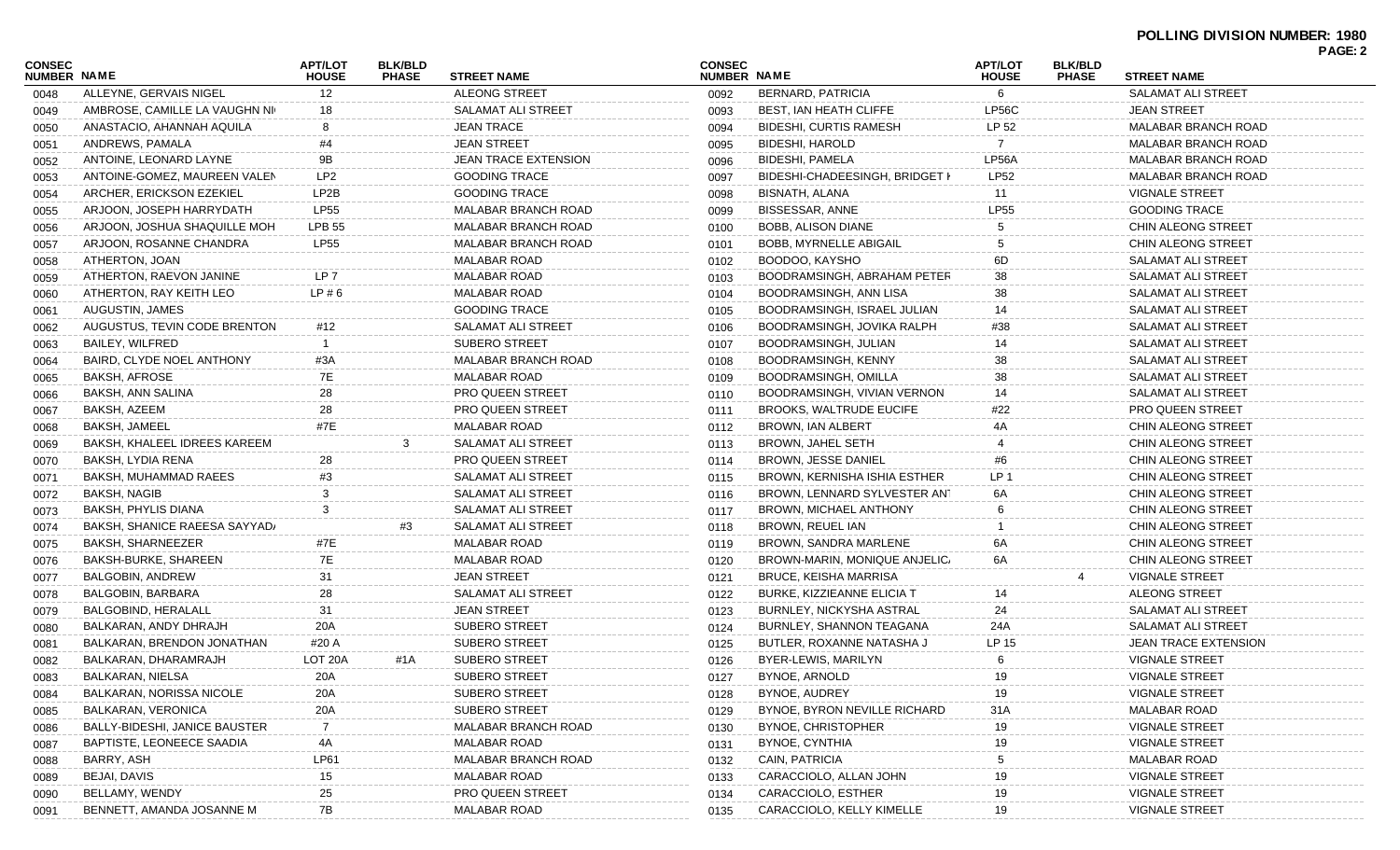|                                     |                               |                                |                                |                             |                              |                               |                                |                                |                            | PAGE: 3 |
|-------------------------------------|-------------------------------|--------------------------------|--------------------------------|-----------------------------|------------------------------|-------------------------------|--------------------------------|--------------------------------|----------------------------|---------|
| <b>CONSEC</b><br><b>NUMBER NAME</b> |                               | <b>APT/LOT</b><br><b>HOUSE</b> | <b>BLK/BLD</b><br><b>PHASE</b> | <b>STREET NAME</b>          | <b>CONSEC</b><br>NUMBER NAME |                               | <b>APT/LOT</b><br><b>HOUSE</b> | <b>BLK/BLD</b><br><b>PHASE</b> | <b>STREET NAME</b>         |         |
| 0136                                | CARDINEZ, ANGELENE ANASTACIA  | 18                             |                                | <b>JEAN STREET</b>          | 0180                         | DANIEL PAMPHILLE, JO-ANNE     | 17C                            |                                | <b>ALEONG STREET</b>       |         |
| 0137                                | CARDINEZ, TIMOTHY ANGELLO     | 18                             |                                | <b>JEAN STREET</b>          | 0181                         | DAVID, GAIL                   | 14                             |                                | <b>ALEONG STREET</b>       |         |
| 0138                                | CARR, SHAWN                   | 20                             |                                | <b>SALAMAT ALI STREET</b>   | 0182                         | DAVID-KHILLAWAN, SHEILA       | 27B                            |                                | <b>PRO QUEEN STREET</b>    |         |
| 0139                                | CEDENO, ELIZABETH             | 9                              |                                | <b>VIGNALE STREET</b>       | 0183                         | DAVIDSON-KING, CAROL          | 22                             |                                | <b>ALEONG STREET</b>       |         |
| 0140                                | CHADEE, KEGAN FERRALLO        | 32                             |                                | <b>SALAMAT ALI STREET</b>   | 0184                         | DE COTEAU, EARLYN MALENA      | 28                             |                                | <b>PRO QUEEN STREET</b>    |         |
| 0141                                | CHADEE, KIERON JONATHAN       | 16                             |                                | SALAMAT ALI STREET          | 0185                         | DE FOUR, KERON HAYDEN ANTHON  | 24                             |                                | <b>VIGNALE STREET</b>      |         |
| 0142                                | CHADEE, STEVE RICARDO         | 32                             |                                | <b>SALAMAT ALI STREET</b>   | 0186                         | DE NOBRIGA, EDMUND            | 19                             |                                | <b>VIGNALE STREET</b>      |         |
| 0143                                | CHADEE, WALSTON               | 32                             |                                | SALAMAT ALI STREET          | 0187                         | DE NOBRIGA, TONY ASHLEY       |                                | 19                             | <b>VIGNALE STREET</b>      |         |
| 0144                                | CHAI. DENISE ARLENE CHEE FENG | 6                              |                                | <b>MALABAR ROAD</b>         | 0188                         | DE RAMOS, MARISSA DANIELLA    | 19                             |                                | <b>VIGNALE STREET</b>      |         |
| 0145                                | CHAI, ELLEN FINETTE CHEEFAH   | 6                              |                                | <b>MALABAR ROAD</b>         | 0189                         | DEDIER, ALEXIA ARIELLE        | 20                             |                                | <b>SALAMAT ALI STREET</b>  |         |
| 0146                                | CHAMBERS, DOMINIC CARLTON     | 7B                             |                                | <b>MALABAR ROAD</b>         | 0190                         | DEDIER, CELINE GABRIELLE      |                                | # 20                           | <b>SALAMAT ALI STREET</b>  |         |
| 0147                                | CHANCE, PAULA NOLA            | 4A                             |                                | <b>MALABAR ROAD</b>         | 0191                         | DEDIER, CHE TERIQUE           | 18                             |                                | SALAMAT ALI STREET         |         |
| 0148                                | CHANCE, RIA SUELYN            | 4 A                            |                                | <b>MALABAR ROAD</b>         | 0192                         | DEDIER, ELIZABETH MOLLY S     |                                |                                | <b>ALEONG STREET</b>       |         |
| 0149                                | CHARLES, MICHAEL LOPEZ        | 11B                            |                                | <b>ALEONG STREET</b>        | 0193                         | DEDIER, NICK LINUS            |                                |                                | <b>ALEONG STREET</b>       |         |
| 0150                                | CHARLES, ONIKA JUNETTE        | 6                              |                                | <b>SALAMAT ALI STREET</b>   | 0194                         | DEDIER, RODELL KELLY ZICK     |                                |                                | CHIN ALEONG STREET         |         |
| 0151                                | CHASE, CHANIKA LATISHA        | 12                             |                                | <b>SALAMAT ALI STREET</b>   | 0195                         | DEDIER, WENDELL AKINI KERWIN  | 7                              |                                | <b>ALEONG STREET</b>       |         |
| 0152                                | CHASE, MYRTLE                 | 12                             |                                | <b>SALAMAT ALI STREET</b>   | 0196                         | DEOKIE, LALAWTIE RAMONA       | 9Α                             |                                | <b>MALABAR ROAD</b>        |         |
| 0153                                | CHASE, REEGAN ROLAND          | 12                             |                                | SALAMAT ALI STREET          | 0197                         | DIAZ, KIMBERLY AMANDA         | 27                             |                                | <b>VIGNALE STREET</b>      |         |
| 0154                                | CHRISTO-MOHAMMED, FATIMA M    | 24                             |                                | <b>VIGNALE STREET</b>       | 0198                         | DIAZ, LIZARIO WINSTON         | # 27                           |                                | <b>VIGNALE STREET</b>      |         |
| 0155                                | CHUNIESINGH, CAMLA            | 9 F                            |                                | <b>JEAN STREET</b>          | 0199                         | DICKSON, WINSTON EUGENE       |                                |                                | <b>MALABAR BRANCH ROAD</b> |         |
| 0156                                | CHUNIESINGH, DESIEANN CINTRA  | LP 55                          |                                | <b>MALABAR BRANCH ROAD</b>  | 0200                         | DINDIAL, BASERAN              | 27A                            |                                | <b>PRO QUEEN STREET</b>    |         |
| 0157                                | CHUNIESINGH, GREGORY          | 65                             |                                | <b>JEAN STREET</b>          | 0201                         | DINDIAL, KENRICK CHAITRAM     | 27A                            |                                | <b>PRO QUEEN STREET</b>    |         |
| 0158                                | CHUNIESINGH, KISSOO           | 30                             |                                | <b>SALAMAT ALI STREET</b>   | 0202                         | DINDIAL, NYRON KUMAR          |                                | 27A                            | <b>PRO QUEEN STREET</b>    |         |
| 0159                                | CHUNIESINGH, MATHEW           | 16                             |                                | <b>JEAN STREET</b>          | 0203                         | DINDIAL, PHILLIP KENRICK      |                                | 27A                            | <b>PRO QUEEN STREET</b>    |         |
| 0160                                | CHUNIESINGH, MIGNON TABITHA   |                                | 18                             | <b>JEAN TRACE EXTENSION</b> | 0204                         | DINDIAL-ALI, VALARIE JANKIE V | 27                             |                                | <b>PRO QUEEN STREET</b>    |         |
| 0161                                | CHUNIESINGH, MIKHAIL ANTHONY  | 30                             |                                | <b>SALAMAT ALI STREET</b>   | 0205                         | DINNOO-GOODING, VASHTI SHAROI | 8A                             |                                | <b>GOODING TRACE</b>       |         |
| 0162                                | CHUNIESINGH, MITCHEL LALOON   | 18                             |                                | <b>JEAN TRACE EXTENSION</b> | 0206                         | DOLLOWAY, JORDAN SAGE         | #1                             |                                | <b>GOODING TRACE</b>       |         |
| 0163                                | CHUNIESINGH, ONELLA DARLEEN   | #18                            |                                | <b>JEAN TRACE EXTENSION</b> | 0207                         | DOLLOWAY, MURRAY NICHOLAS     | LP <sub>2</sub>                |                                | <b>GOODING TRACE</b>       |         |
| 0164                                | CHUNIESINGH-RICHARDS, CARISSA | 30                             |                                | SALAMAT ALI STREET          | 0208                         | DOOKIE, BASMATH               | 24                             |                                | SALAMAT ALI STREET         |         |
| 0165                                | CHURAMAN, RODNEY              | <b>LP51</b>                    |                                | <b>VIGNALE STREET</b>       | 0209                         | DOOKIE, PENELOPE MANDERLENE   | 24                             |                                | <b>SALAMAT ALI STREET</b>  |         |
| 0166                                | CLUNIS, NAKEISHA TRICIA       | LP56D                          |                                | <b>JEAN STREET</b>          | 0210                         | DOWE, CARLA KEVIA             | 20                             |                                | <b>SALAMAT ALI STREET</b>  |         |
| 0167                                | CLUNIS, NATALIE PATRINA       | 6                              |                                | <b>JEAN TRACE EXTENSION</b> | 0211                         | DOWE, CHARLES ALWYN           | 20                             |                                | SALAMAT ALI STREET         |         |
| 0168                                | CONSTANTINE, SHANTAL ROBIN S  | 38                             |                                | <b>MALABAR BRANCH ROAD</b>  | 0212                         | DOWE, ESPERANZA MICRAH MORR   | 20                             |                                | SALAMAT ALI STREET         |         |
| 0169                                | COOPER, RANDY                 | 27D                            |                                | PRO QUEEN STREET            | 0213                         | DOWE, KEEFE MELCHIZEDECK M    | 20                             |                                | SALAMAT ALI STREET         |         |
| 0170                                | <b>CORBIE, ENRIQUE</b>        | # 12                           |                                | <b>ALEONG STREET</b>        | 0214                         | DOWE, MAYLASIA MARY           | 20                             |                                | SALAMAT ALI STREET         |         |
| 0171                                | CORBIE, OTIS SENGHOR EUROL    | 3                              |                                | CHIN ALEONG STREET          | 0215                         | DOWE, ODEEN DANTE             | 20                             |                                | SALAMAT ALI STREET         |         |
| 0172                                | CORNWALL, SHANTELLE SHEKINNA  |                                |                                | <b>JEAN STREET</b>          | 0216                         | DOWELL-GEORGE, SARAH ANN      | LP <sub>2</sub>                |                                | <b>GOODING TRACE</b>       |         |
| 0173                                | CROVADOR, MARIO RUBLAL        | 56C                            |                                | <b>JEAN TRACE</b>           | 0217                         | DUKE, NICOLE ARTELLE          | 3                              |                                | CHIN ALEONG STREET         |         |
| 0174                                | CROVADOR, RACHAEL ANBICA      |                                | LP <sub>56</sub>               | <b>JEAN STREET</b>          | 0218                         | DUNCAN-DOLLOWAY, SHERLYN J    |                                |                                | <b>GOODING TRACE</b>       |         |
| 0175                                | CUFFY, BRITTNEY ANNORA WENDY  | #16                            |                                | <b>VIGNALE STREET</b>       | 0219                         | DURITY, MARCUS GERARD         | 5A                             |                                | ALEONG STREET              |         |
| 0176                                | DA COSTA, GISELLE JUDY        | 15                             |                                | <b>JEAN STREET</b>          | 0220                         | <b>EDWARDS, BRENT ROGER</b>   | 14                             |                                | ALEONG STREET              |         |
| 0177                                | DA COSTA, NIGEL ANSOM         | 15                             |                                | <b>JEAN STREET</b>          | 0221                         | EDWARDS, CHERRY-ANN CORNELI/  | #10                            |                                | SALAMAT ALI STREET         |         |
| 0178                                | DANDRADE, RESHA JENNA         | 10                             |                                | <b>VIGNALE STREET</b>       | 0222                         | EDWARDS, KURT ANTHONY         | 10                             |                                | SALAMAT ALI STREET         |         |
| 0179                                | DANIEL, CLAUDIA               |                                | 30                             | PRO QUEEN STREET            | 0223                         | EDWARDS, MICHAEL              | 14                             |                                | ALEONG STREET              |         |
|                                     |                               |                                |                                |                             |                              |                               |                                |                                |                            |         |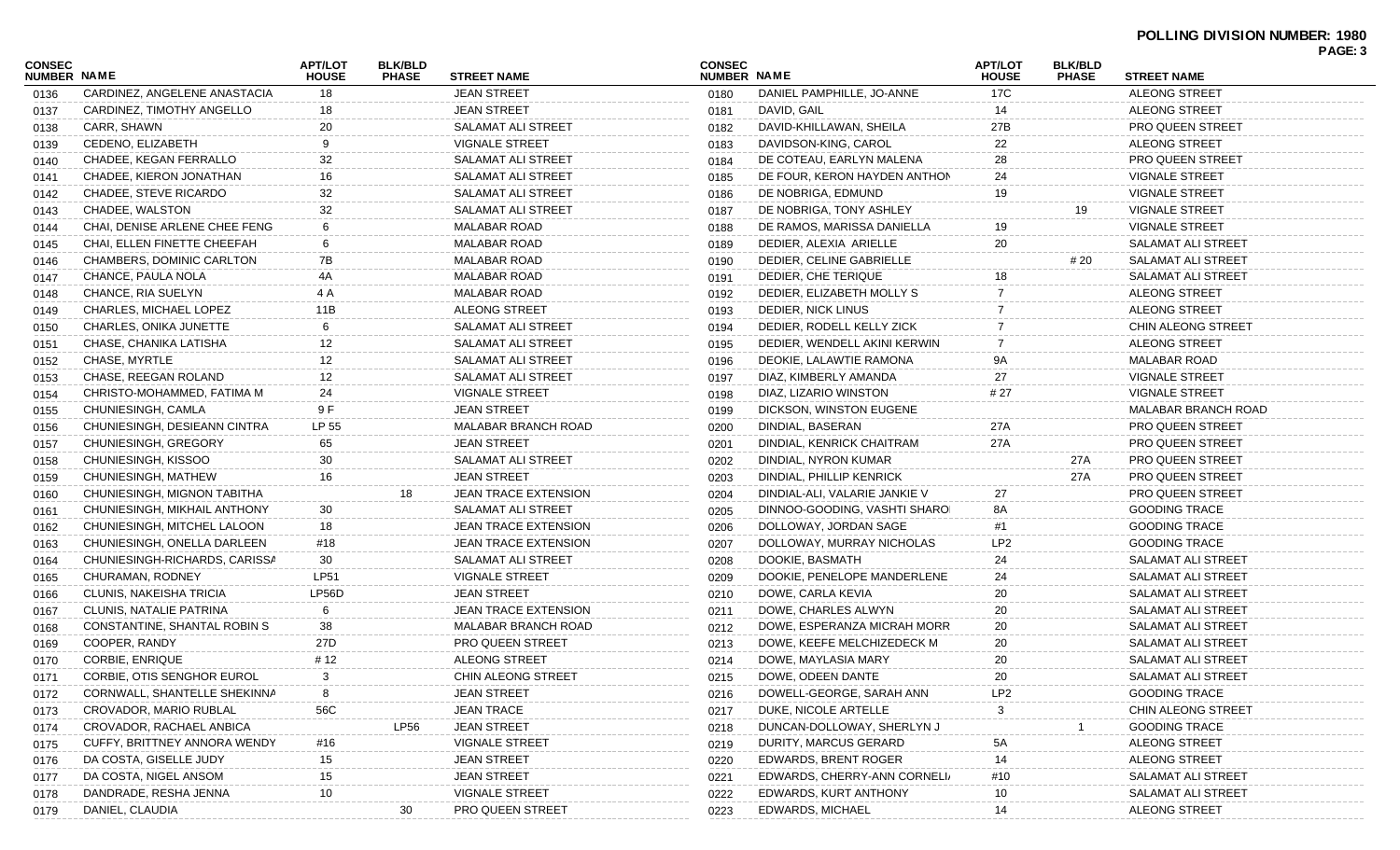|                              |                                       |                                |                                |                            |                              |                                       |                                |                                |                             | PAGE: 4 |
|------------------------------|---------------------------------------|--------------------------------|--------------------------------|----------------------------|------------------------------|---------------------------------------|--------------------------------|--------------------------------|-----------------------------|---------|
| <b>CONSEC</b><br>NUMBER NAME |                                       | <b>APT/LOT</b><br><b>HOUSE</b> | <b>BLK/BLD</b><br><b>PHASE</b> | <b>STREET NAME</b>         | <b>CONSEC</b><br>NUMBER NAME |                                       | <b>APT/LOT</b><br><b>HOUSE</b> | <b>BLK/BLD</b><br><b>PHASE</b> | <b>STREET NAME</b>          |         |
| 0224                         | EDWARDS, MIGUEL CONSTANTIUS           |                                | 14                             | <b>ALEONG STREET</b>       | 0268                         | GOODING, ZAIMOON                      | 8A                             |                                | <b>GOODING TRACE</b>        |         |
| 0225                         | <b>EDWARDS, PATSY MONICA</b>          |                                | #14                            | <b>ALEONG STREET</b>       | 0269                         | GOODING-HENDERSON, DONNA A            | 17                             |                                | <b>GOODING TRACE</b>        |         |
| 0226                         | EDWARDS, SHENELLA ANTONIA C           | 14                             |                                | <b>ALEONG STREET</b>       | 0270                         | GOPAUL, ANNETTE                       | #7A                            |                                | <b>VIGNALE STREET</b>       |         |
| 0227                         | EDWARDS, VAUGHN CURTIS                | 14                             |                                | ALEONG STREET              | 0271                         | <b>GOPAUL, BRUCE PETER</b>            |                                | 7A                             | <b>VIGNALE STREET</b>       |         |
| 0228                         | EUSTACE, PETER                        | 18                             |                                | <b>ALEONG STREET</b>       | 0272                         | GOPAUL, CANDICE AMANDA                | 7A                             |                                | <b>VIGNALE STREET</b>       |         |
| 0229                         | EVANS, JIMMEL MALIK                   |                                | 3E                             | <b>SALAMAT ALI STREET</b>  | 0273                         | GOPAUL, CAROLYN UANA                  | 19                             |                                | <b>VIGNALE STREET</b>       |         |
| 0230                         | FERDINAND, SABRINA CORETTA            | 7(1)                           |                                | <b>MALABAR ROAD</b>        | 0274                         | <b>GOPAUL, EMMANUEL</b>               | 7A                             |                                | <b>VIGNALE STREET</b>       |         |
| 0231                         | FORD, KESTON MARK                     |                                |                                | <b>MALABAR BRANCH ROAD</b> | 0275                         | GOPAUL, ESTHER ANGELINA               | 19                             |                                | <b>VIGNALE STREET</b>       |         |
| 0232                         | FORDE, ANTHONY DAMIAN                 | <b>LP52</b>                    |                                | <b>GOODING TRACE</b>       | 0276                         | GOPAUL, KEAGAN BARRY                  | 30                             |                                | <b>VIGNALE STREET</b>       |         |
| 0233                         | FORDE, DENISE ROXANNE                 | <b>LP 51A</b>                  |                                | <b>MALABAR BRANCH ROAD</b> | 0277                         | <b>GOPAUL, KERRY</b>                  | 7A                             |                                | <b>VIGNALE STREET</b>       |         |
| 0234                         | FORTUNE-JAGDEO, ANNASTACIA            | 10                             |                                | <b>VIGNALE STREET</b>      | 0278                         | <b>GOPAUL, KRYSTLE ESTHER NIKITT/</b> | 19D                            |                                | <b>VIGNALE STREET</b>       |         |
| 0235                         | FRANCIS, ATTAI JOHANAN                | 16                             |                                | <b>ALEONG STREET</b>       | 0279                         | GOPAUL, LYNETTE                       | 19                             |                                | <b>VIGNALE STREET</b>       |         |
| 0236                         | FRANCIS, KETURAH VERONICA F           | # 16                           |                                | ALEONG STREET              | 0280                         | <b>GRANT, EMILE RAYMOND</b>           | 22A                            |                                | SALAMAT ALI STREET          |         |
| 0237                         | FRANCIS, PATRICIA ANN                 | 16                             |                                | ALEONG STREET              | 0281                         | <b>GRANT, GLENDA MARGARET</b>         | 22A                            |                                | SALAMAT ALI STREET          |         |
| 0238                         | FRANCIS, WILLIAM                      | LOT 31                         | 16                             | <b>ALEONG STREET</b>       | 0282                         | <b>GRANT, MERVYN SYLVESTER</b>        | 22A                            |                                | SALAMAT ALI STREET          |         |
| 0239                         | FRIAS PAUL, JOSHUA UNAI               | #20                            |                                | <b>SALAMAT ALI STREET</b>  | 0283                         | <b>GRANT, NIGEL ANTHONY</b>           | 22A                            |                                | SALAMAT ALI STREET          |         |
| 0240                         | GARCIA, JOSEPH EGAN                   | 17                             |                                | <b>MALABAR ROAD</b>        | 0284                         | <b>GRAY, SPARKLE SHERICE</b>          | 26A                            |                                | <b>PRO QUEEN STREET</b>     |         |
| 0241                         | <b>GARCIA, KEVIN ALLISTER</b>         | 17                             |                                | <b>MALABAR ROAD</b>        | 0285                         | GREGG, CLAUDIA VANESSA                |                                |                                | <b>VIGNALE STREET</b>       |         |
| 0242                         | <b>GARCIA, NIGEL JUDE</b>             | 17                             |                                | <b>MALABAR ROAD</b>        | 0286                         | <b>GRUNY, CHANMATTIE</b>              |                                |                                | <b>JEAN TRACE</b>           |         |
| 0243                         | <b>GARCIA, SHELDON LOUIS</b>          | 17B                            |                                | <b>MALABAR ROAD</b>        | 0287                         | <b>GRUNY, JOHN ANTHONY PETERS</b>     |                                |                                | <b>JEAN STREET</b>          |         |
| 0244                         | GARCIA, WENDY ELIZABETH               | 17                             |                                | <b>MALABAR ROAD</b>        | 0288                         | <b>GRUNY, JONATHON ANTHONY</b>        |                                |                                | <b>JEAN TRACE</b>           |         |
| 0245                         | GAY, TARQUIN CLIFFORD JWYANZA         | 31A                            |                                | <b>MALABAR ROAD</b>        | 0289                         | GUERRA, KAREEM SHAQUILLE F            |                                | 24                             | <b>SALAMAT ALI STREET</b>   |         |
| 0246                         | <b>GEORGE, CHRISTON AKIEL BJORN</b>   | LP <sub>1</sub>                |                                | GOODING TRACE              | 0290                         | GUERRA, KATHLEEN SUSAN                | LP <sub>2</sub>                |                                | <b>MALABAR ROAD</b>         |         |
| 0247                         | GEORGE, CLIVE                         | $\overline{2}$                 |                                | <b>GOODING TRACE</b>       | 0291                         | <b>GUERRA, KEITH EUSTACE</b>          | LP4                            |                                | <b>JEAN TRACE</b>           |         |
| 0248                         | <b>GEORGE, GERTRUDE JENNIFER</b>      | LP3                            |                                | <b>GOODING TRACE</b>       | 0292                         | GUEVARA, KADISHA LEAH NIKITA          | 10                             |                                | <b>VIGNALE STREET</b>       |         |
| 0249                         | GEORGE-BISNATH, LYNETTE               | 11                             |                                | <b>VIGNALE STREET</b>      | 0293                         | GUEVARA, KAFIRE LYSTRA                | #10                            |                                | <b>VIGNALE STREET</b>       |         |
| 0250                         | <b>GEORGE-PHILLIP, SCHINNEL RENIE</b> | LP <sub>2</sub>                |                                | <b>GOODING TRACE</b>       | 0294                         | GUEVARA, KYLE LEVI NICHOLAS           | 10                             |                                | <b>VIGNALE STREET</b>       |         |
| 0251                         | GIBBS, JAYDE COURTNEY                 | 5                              |                                | <b>MALABAR ROAD</b>        | 0295                         | GUEVARRA, JOEL STEPHENSON             | 24                             |                                | SALAMAT ALI STREET          |         |
| 0252                         | GIBBS, SAMANTHA PATRICE W             | # 5                            |                                | <b>MALABAR ROAD</b>        | 0296                         | HANIFF, LACE ALICIA SHARMILA          | 26A                            |                                | <b>VIGNALE STREET</b>       |         |
| 0253                         | <b>GOBIN, IRENE VERONICA</b>          | 30                             |                                | SALAMAT ALI STREET         | 0297                         | HARRIDASS, FRANKLIN BISSOONDA         | LP 54                          |                                | <b>JEAN STREET</b>          |         |
| 0254                         | <b>GOMES. CYAN ELIZABETH</b>          | 19                             |                                | <b>VIGNALE STREET</b>      | 0298                         | HARRIDASS, SHANE                      | <b>LP54</b>                    |                                | JEAN TRACE EXTENSION        |         |
| 0255                         | GOMEZ. ACHSAH AYANNA                  | LP <sub>2</sub>                |                                | <b>GOODING TRACE</b>       | 0299                         | HARRIDASS, SYLVIA                     | LP 56                          |                                | <b>JEAN TRACE EXTENSION</b> |         |
| 0256                         | GOMEZ, EDWARD JOSIAH                  |                                | LP <sub>2</sub>                | <b>GOODING TRACE</b>       | 0300                         | HARRIS-BETANCOURT, OMELIA             | <b>LP 10A</b>                  |                                | <b>JEAN STREET</b>          |         |
| 0257                         | <b>GOMEZ, JOEL ARLINGTON</b>          | LP <sub>2</sub>                |                                | <b>GOODING TRACE</b>       | 0301                         | HAYNES, AYOKHA ROXANN VERNE!          |                                | #22A                           | SALAMAT ALI STREET          |         |
|                              | GOMEZ, JOHN JR                        | 3A                             |                                | <b>MALABAR ROAD</b>        |                              | HENDERSON, ADRIAN DONNELL A           | # 17                           |                                | <b>GOODING TRACE</b>        |         |
| 0258                         | <b>GOMEZ, OTHELIA</b>                 | 3 A                            |                                | <b>MALABAR ROAD</b>        | 0302                         | HENDERSON, ANDREW                     | 17                             |                                | <b>GOODING TRACE</b>        |         |
| 0259                         | GOMEZ, PETER                          | LP <sub>2</sub>                |                                | <b>GOODING TRACE</b>       | 0303                         |                                       | 17                             |                                | <b>GOODING TRACE</b>        |         |
| 0260                         |                                       |                                |                                |                            | 0304                         | HENDERSON, LEANDRA ADRIANNA           |                                |                                |                             |         |
| 0261                         | GOMEZ-BALLANTYNE, NAJETTE NA          | LP <sub>2</sub>                |                                | <b>GOODING TRACE</b>       | 0305                         | HENDERSON, LIAM ANDREW                |                                | # 17                           | <b>GOODING TRACE</b>        |         |
| 0262                         | GONZALES, CAMILLE SHELLY R F          | LP56                           |                                | <b>JEAN STREET</b>         | 0306                         | HENRY, BALBINA DEBBIE-ANN L           | 20                             |                                | SALAMAT ALI STREET          |         |
| 0263                         | GONZALES, JOAN LISTRA                 | 7A                             |                                | ALEONG STREET              | 0307                         | HENRY, LINDA LEONIE                   | $20\,$                         |                                | SALAMAT ALI STREET          |         |
| 0264                         | GOODING, ARIANNA KASSANDRA            | LOT <sub>24</sub>              |                                | <b>GOODING TRACE</b>       | 0308                         | HENRY, WENDYANN NORA NICOLE           | $20\,$                         |                                | SALAMAT ALI STREET          |         |
| 0265                         | GOODING, KENDALL RUSSELL              | 8A                             |                                | <b>GOODING TRACE</b>       | 0309                         | HERCULES, KERRON HEZEKIAH             | 19 C                           |                                | <b>VIGNALE STREET</b>       |         |
| 0266                         | GOODING, REYNOLD JOHN                 | 8A                             |                                | <b>GOODING TRACE</b>       | 0310                         | <b>HERCULES, RUSSELL</b>              | <b>LP51</b>                    |                                | <b>VIGNALE STREET</b>       |         |
| 0267                         | GOODING, RYAN NICHOLAS                |                                | 8A                             | <b>GOODING TRACE</b>       | 0311                         | HERNANDEZ, CAROL                      | 25                             |                                | PRO QUEEN STREET            |         |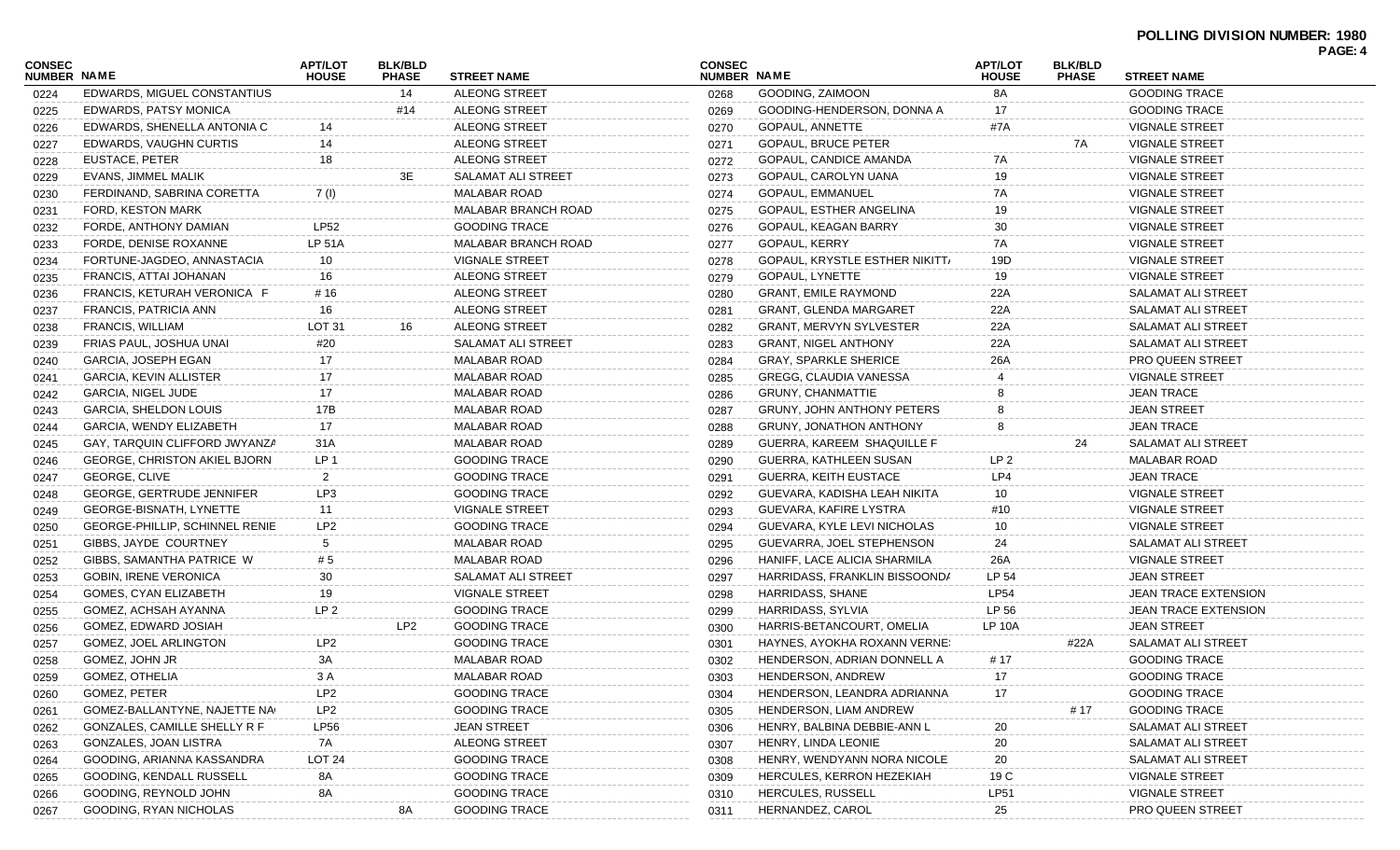## **POLLING DIVISION NUMBER: 1980**

|                              |                               |                                |                                |                             |                              |                               |                                |                                |                                | <b>FAUL.</b> |
|------------------------------|-------------------------------|--------------------------------|--------------------------------|-----------------------------|------------------------------|-------------------------------|--------------------------------|--------------------------------|--------------------------------|--------------|
| CONSEC<br><b>NUMBER NAME</b> |                               | <b>APT/LOT</b><br><b>HOUSE</b> | <b>BLK/BLD</b><br><b>PHASE</b> | <b>STREET NAME</b>          | <b>CONSEC</b><br>NUMBER NAME |                               | <b>APT/LOT</b><br><b>HOUSE</b> | <b>BLK/BLD</b><br><b>PHASE</b> | <b>STREET NAME</b>             |              |
| 0312                         | HERNANDEZ, JUDE               | 25                             |                                | <b>PRO QUEEN STREET</b>     | 0356                         | JOSEPH, CECIL                 |                                |                                | <b>JEAN STREET</b>             |              |
| 0313                         | HERNANDEZ, RACQUEL MICHELLE   | 25                             |                                | <b>PRO QUEEN STREET</b>     | 0357                         | JOSEPH, COREEN                |                                |                                | ALEONG STREET                  |              |
| 0314                         | HERNANDEZ, RUBBERTZ ANNJALLC  | 4                              |                                | <b>VIGNALE STREET</b>       | 0358                         | JOSEPH, DIANN GLEN            |                                | 19A                            | MALABAR ROAD                   |              |
| 0315                         | HERNANDEZ, VINA               | 25F                            |                                | PRO QUEEN STREET            | 0359                         | JOSEPH, KERON KEVON           |                                |                                | ALEONG STREET                  |              |
| 0316                         | HERNANDEZ O'CONNELL, JUDY H Y | 25                             |                                | PRO QUEEN STREET            | 0360                         | JOSEPH, MARLON SEARLE         | 14                             |                                | ALEONG STREET                  |              |
| 0317                         | HOWARD-PADILLA, SAMANTHA J    |                                | 29                             | <b>PRO QUEEN STREET</b>     | 0361                         | JOSEPH, MAUREEN               | 19 A                           |                                | MALABAR ROAD                   |              |
| 0318                         | ISAAC, AMANDA JOY MARIE       | 22                             |                                | SALAMAT ALI STREET          | 0362                         | JOSEPH, RAYHAAN JAMAAL        | 18                             |                                | SALAMAT ALI STREET             |              |
| 0319                         | JAGESSAR, RENE BRIAN          | 28 B                           |                                | SALAMAT ALI STREET          | 0363                         | JULIEN, BRENDA MARIE          | 31 A                           |                                | MALABAR ROAD                   |              |
| 0320                         | JAIKARAN, ALISHA MARISSA      | 11                             |                                | <b>VIGNALE STREET</b>       | 0364                         | <b>JULIEN, ROBERT</b>         |                                | 11B                            | ALEONG STREET                  |              |
| 0321                         | JAIMUNGAL, RUSSEL JANEER      |                                |                                | <b>SALAMAT ALI STREET</b>   | 0365                         | KELLY-GOMEZ, RICKISHA MARINA  | LP 2                           |                                | <b>GOODING TRACE</b>           |              |
| 0322                         | JAMES, ANTHONY                |                                |                                | SALAMAT ALI STREET          | 0366                         | KENNEDY, ALLAN                | 21                             |                                | MALABAR BRANCH ROAD            |              |
| 0323                         | JAMES, ANTHONY MIGUEL JASON   | 3 B                            |                                | SALAMAT ALI STREET          | 0367                         | KHAN, AMEER ANGELLO MOHAMME   | 26                             |                                | VIGNALE STREET                 |              |
| 0324                         | JAMES, CHRISTOPHER WILLIAM    | 3B                             |                                | SALAMAT ALI STREET          | 0368                         | KHAN, ARIANNA ALIYAH BERNADET | 26B                            |                                | <b>VIGNALE STREET</b>          |              |
| 0325                         | JAMES, DARCEL KIMBELIE        | 26                             |                                | <b>JEAN TRACE EXTENSION</b> | 0369                         | KHAN, ISHMAEL MOHAMMED JNR    | 26B                            |                                | VIGNALE STREET                 |              |
| 0326                         | JAMES, DARREN ANTHONY         | #22A                           | OPP LP 53                      | SALAMAT ALI STREET          | 0370                         | KHAN, RENNIE KARIM            | LP 1                           |                                | <b>GOODING TRACE</b>           |              |
| 0327                         | JAMES, DRUCILLA               | 3                              |                                | CHIN ALEONG STREET          | 0371                         | KHAN, SARIKA WAHEEDA M        | 26B                            |                                | VIGNALE STREET                 |              |
| 0328                         | JAMES, JOEL                   | 3B                             |                                | SALAMAT ALI STREET          | 0372                         | KILGOUR, MONICA               |                                |                                | MALABAR ROAD                   |              |
| 0329                         | JAMES, KALEL EDDISON          | LP50                           |                                | SALAMAT ALI STREET          | 0373                         | KILGOUR-REDHEAD, JENNIFER     |                                |                                | MALABAR ROAD                   |              |
| 0330                         | JAMES, KATHY LEE SASHA COLEEN | <b>LP50</b>                    |                                | SALAMAT ALI STREET          | 0374                         | KING, MIKADO TEONDRE          | 22                             |                                | ALEONG STREET                  |              |
| 0331                         | JAMES, LAUREN JUNE ALLYSON    | LP 50                          |                                | SALAMAT ALI STREET          | 0375                         | KOON KOON, CHESTER KENT       | 5Α                             |                                | ALEONG STREET                  |              |
| 0332                         | JAMES, LUCY                   | 3B                             |                                | SALAMAT ALI STREET          | 0376                         | KOON KOON, JOHN WHARTON       | 20                             |                                | PRO QUEEN STREET               |              |
| 0333                         | JAMES, MARINA CLAIRE CRYSTAL  | LP 50                          |                                | SALAMAT ALI STREET          | 0377                         | KOON KOON, JOHN-ROSS TIMOTHY  | 20A                            |                                | PRO QUEEN STREET               |              |
| 0334                         | JAMES, MILDRED                | 3B                             |                                | SALAMAT ALI STREET          | 0378                         | KOON KOON, KEVIN GARVIN       | 19                             |                                | <b>VIGNALE STREET</b>          |              |
| 0335                         | JAMES, NATASHA CARYL KEISHA   | 3B                             |                                | SALAMAT ALI STREET          | 0379                         | KOON KOON, SUSAN PAULINE      | #5A                            |                                | ALEONG STREET                  |              |
| 0336                         | JAMES, PERNELL                | 3B                             |                                | SALAMAT ALI STREET          | 0380                         | KOON KOON-SAMPSON, CHRISTI N  | 5А                             |                                | ALEONG STREET                  |              |
| 0337                         | JAMES, WAYNE                  | 3B                             |                                | SALAMAT ALI STREET          | 0381                         | LA FOND, LEON EARL            | 11B                            |                                | ALEONG STREET                  |              |
| 0338                         | JAMES-ALEXANDER, ERICA        | LP 57-1                        |                                | SALAMAT ALI STREET          | 0382                         | LALLOSINGH, FARIDA            | 31 A                           |                                | MALABAR ROAD                   |              |
| 0339                         | JAMES-LOPEZ, ALICIA BRIDGET   | 8Α                             |                                | SALAMAT ALI STREET          | 0383                         | LAWRENCE, TRACEY MARIAN       | 31                             |                                | JEAN STREET                    |              |
| 0340                         | JAMES-WILSON, DARLENE         | З                              |                                | CHIN ALEONG STREET          | 0384                         | LAYNIES, AKILA DENNISA        |                                |                                | MALABAR BRANCH ROAD            |              |
| 0341                         | JENNINGS, MARLON ENDERSON     | #12                            |                                | SALAMAT ALI STREET          | 0385                         | LEWIS, CHRISTIAN HESTON LJ    | #5                             |                                | SUBERO STREET                  |              |
| 0342                         | JERRY, SHIRLEY                |                                |                                | <b>MALABAR ROAD</b>         | 0386                         | LEWIS, PETER                  | 170                            |                                | <b>JEAN STREET</b>             |              |
|                              | JOHN, THERESA MARION          | 19                             |                                | ALEONG STREET               | 0387                         | LEZAMA, NAOMI EMELIA          | 30                             |                                | PRO QUEEN STREET               |              |
| 0343                         | JOHNSON, JODINE ANN-MARIE     | # 1                            |                                | <b>SUBERO STREET</b>        | 0388                         | LONG-ANTOINE, PRIYA ZAVIER    | 9 B                            |                                | JEAN TRACE EXTENSION           |              |
| 0344                         | JOHNSON, JOSEPH               |                                |                                | <b>JEAN TRACE</b>           |                              | LOPES, SHARELLE STEPHANIE     | #22                            |                                | SALAMAT ALI STREET             |              |
| 0345                         | JOHNSON, MICHAEL ANTHONY      | 41                             |                                | <b>VIGNALE STREET</b>       | 0389                         | LOPES, STEPHEN STANISLAUS     | 22                             |                                | SALAMAT ALI STREET             |              |
| 0346                         | JONES, BERNICE                |                                |                                | SALAMAT ALI STREET          | 0390                         | LOPEZ, AMANDA MACY            | LP <sub>5</sub>                |                                | <b>JEAN STREET</b>             |              |
| 0347                         |                               |                                |                                |                             | 0391                         |                               |                                | #29                            |                                |              |
| 0348                         | JONES, BRIAN                  |                                |                                | SALAMAT ALI STREET          | 0392                         | LOPEZ, DEBORAH                | LP <sub>2</sub>                |                                | <b>GOODING TRACE</b>           |              |
| 0349                         | JONES, GARY LEON              |                                |                                | SALAMAT ALI STREET          | 0393                         | LOPEZ, ESPERANZA              | 29                             |                                | <b>JEAN STREET</b>             |              |
| 0350                         | JONES, KWASI JOLA             |                                |                                | SALAMAT ALI STREET          | 0394                         | LOPEZ, JANICE ALLISON         |                                |                                | <b>JEAN STREET</b>             |              |
| 0351                         | JONES, NIGEL MARK             |                                |                                | SALAMAT ALI STREET          | 0395                         | LOPEZ, LARICIA KISHAWNER      |                                |                                | SALAMAT ALI STREE <sup>-</sup> |              |
| 0352                         | JONES, RAECHEL GABRIELLE      |                                |                                | SALAMAT ALI STREET          | 0396                         | LOPEZ, LARIE PAUL ANTHONY     |                                |                                | <b>SALAMAT ALI STREET</b>      |              |
| 0353                         | JONES, STEVE                  |                                |                                | SALAMAT ALI STREET          | 0397                         | LOPEZ, SAMANTHA SALLY         | LP5                            |                                | JEAN STREET                    |              |
| 0354                         | JONES, WINCIL ANTHONY         |                                |                                | SALAMAT ALI STREET          | 0398                         | LOPEZ, SYLVIA PRUDENTIS       | 8A                             |                                | SALAMAT ALI STREET             |              |
| 0355                         | JOSEPH, ALYCIA DAWN           | 18                             |                                | SALAMAT ALI STREET          | 0399                         | LOPEZ, WENDELL ROSARIO        | 29                             | LP <sub>5</sub>                | <b>JEAN STREET</b>             |              |

**PAGE: 5**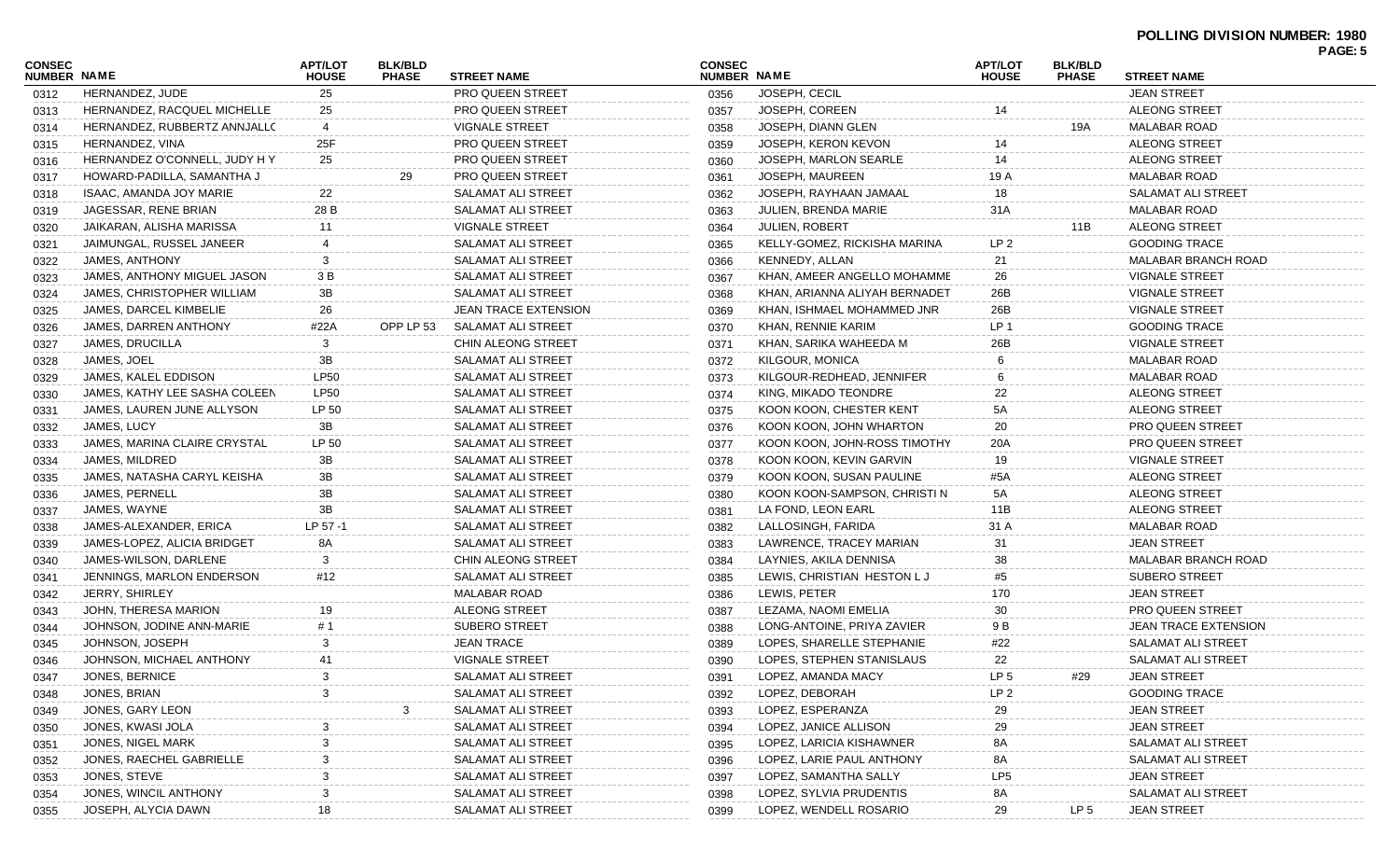|                              |                                |                                |                                |                             |                              |                               |                                |                                |                             | PAGE: 6 |
|------------------------------|--------------------------------|--------------------------------|--------------------------------|-----------------------------|------------------------------|-------------------------------|--------------------------------|--------------------------------|-----------------------------|---------|
| <b>CONSEC</b><br>NUMBER NAME |                                | <b>APT/LOT</b><br><b>HOUSE</b> | <b>BLK/BLD</b><br><b>PHASE</b> | <b>STREET NAME</b>          | <b>CONSEC</b><br>NUMBER NAME |                               | <b>APT/LOT</b><br><b>HOUSE</b> | <b>BLK/BLD</b><br><b>PHASE</b> | <b>STREET NAME</b>          |         |
| 0400                         | LOPEZ CHARLES, KAY JOSEPHINE   | 11B                            |                                | <b>ALEONG STREET</b>        | 0444                         | MEDINA, YLIANA ONELLA FABIEN  | # 20                           |                                | SALAMAT ALI STREET          |         |
| 0401                         | LOPEZ-CHARLES, DARA MARIA      | 11B                            |                                | <b>ALEONG STREET</b>        | 0445                         | MELONEY, KEVIN JASON          | LOT 10D                        | #23                            | <b>JEAN TRACE EXTENSION</b> |         |
| 0402                         | LYNCH. DANELL JAHEEM KADEL     | #26                            |                                | <b>JEAN TRACE EXTENSION</b> | 0446                         | MELONEY, LORNA ELEANOR        | LP 56C                         |                                | <b>JEAN STREET</b>          |         |
| 0403                         | LYNCH, EDGAR RUPERT            | 41                             |                                | <b>VIGNALE STREET</b>       | 0447                         | MILLS, ELENORE TRICIA         | 7A                             |                                | <b>MALABAR ROAD</b>         |         |
| 0404                         | LYNCH, HERMA ELSIE             | 41                             |                                | <b>VIGNALE STREET</b>       | 0448                         | MILLS, HILLON JOEL            | 7A                             |                                | MALABAR ROAD                |         |
| 0405                         | MAHABIR-LARRIER, BEVERLY IRENI |                                |                                | <b>JEAN STREET</b>          | 0449                         | MITCHELL, ALICIA NISHA        | 2A                             |                                | MALABAR ROAD                |         |
| 0406                         | MAHADEO, AAMIR SAIF            | <b>LP56</b>                    |                                | <b>GOODING TRACE</b>        | 0450                         | MITCHELL, CHRISTOPHER C JR    | 2A                             |                                | <b>MALABAR ROAD</b>         |         |
| 0407                         | MAHADEO, CELINA                | <b>LP55</b>                    |                                | <b>GOODING TRACE</b>        | 0451                         | MITCHELL, NICHOLAS GREGORY    | 2Α                             |                                | <b>MALABAR ROAD</b>         |         |
| 0408                         | MAHADEO, MARLON IMRAN          | <b>LP55</b>                    |                                | <b>GOODING TRACE</b>        | 0452                         | MOHAMMED, AHMAD               | 24                             |                                | <b>VIGNALE STREET</b>       |         |
| 0409                         | MAHADEO, NIXON                 | LP 52                          |                                | <b>GOODING TRACE</b>        | 0453                         | MOHAMMED, CHRISTIAN MAURICE   | #24                            |                                | <b>VIGNALE STREET</b>       |         |
| 0410                         | MAHARAJ, DILIP DENESH          | 3                              |                                | <b>GOODING TRACE</b>        | 0454                         | MOHAMMED, FAZALEEN            | 21                             |                                | <b>PRO QUEEN STREET</b>     |         |
| 0411                         | MAHARAJ, DILRAJ                | 11                             |                                | <b>JEAN STREET</b>          | 0455                         | MOHAMMED, HASINA              | 24                             |                                | <b>VIGNALE STREET</b>       |         |
| 0412                         | MAHARAJ, KUMARIE               |                                |                                | <b>GOODING TRACE</b>        | 0456                         | MOHAMMED, MELISSA ALICIA      | #20                            |                                | <b>PRO QUEEN STREET</b>     |         |
| 0413                         | MAHARAJ, RAGBIR                |                                |                                | <b>GOODING TRACE</b>        | 0457                         | MOHAMMED, MOZAM               | 24                             |                                | <b>VIGNALE STREET</b>       |         |
| 0414                         | MAHARAJ, SITA                  |                                |                                | <b>MALABAR ROAD</b>         | 0458                         | MOHAMMED, NATALIA MIRANDA     | 24                             |                                | <b>VIGNALE STREET</b>       |         |
| 0415                         | MAHARAJ, SUNITA SUMATIE        |                                |                                | <b>GOODING TRACE</b>        | 0459                         | MOHAMMED, SALAHOODEEN         | 6D                             |                                | SALAMAT ALI STREET          |         |
| 0416                         | MAHARAJ, TIMOTHY JOHN          | 11                             |                                | <b>JEAN TRACE</b>           | 0460                         | MOHAMMED, TAHIR HANIFF        | 22                             |                                | <b>PRO QUEEN STREET</b>     |         |
| 0417                         | MAHEPATH-DEDIER, BEVERLEY A    | #7                             |                                | <b>ALEONG STREET</b>        | 0461                         | MOHAMMED-CHUNIESINGH, HAZRA   | 18                             |                                | <b>JEAN STREET</b>          |         |
| 0418                         | MANNETTE, KERRY CHÉ KENTON     | 27                             |                                | <b>VIGNALE STREET</b>       | 0462                         | MOONWAH, MANMOHAN             | LP 36                          |                                | <b>GOODING TRACE</b>        |         |
| 0419                         | MANSINGH, OMA HAIMRAGIE        | $\overline{2}$                 |                                | <b>JEAN TRACE</b>           | 0463                         | MORGAN-SOBERS, HEATHER INGRI  | #7B                            |                                | MALABAR ROAD                |         |
| 0420                         | MARCANO, CHARMAIN SOLANGE L    | 28                             |                                | <b>PRO QUEEN STREET</b>     | 0464                         | MUNGAL, RICHARD MARK          |                                |                                | <b>VIGNALE STREET</b>       |         |
| 0421                         | MATASARAN, ANTHONY             | $\overline{2}$                 |                                | <b>GOODING TRACE</b>        | 0465                         | MUNGROO, GERALD               |                                |                                | ALEONG STREET               |         |
| 0422                         | MATASARAN, ROBBY               |                                |                                | <b>GOODING TRACE</b>        | 0466                         | MUNGROO, STEPHAN ISAAC        |                                |                                | ALEONG STREET               |         |
| 0423                         | MC CARTHY, DOMINIC NATHAN      | #18                            | LP 54                          | SALAMAT ALI STREET          | 0467                         | MURRAY, DOOKHAN RADICA        | 14                             |                                | SALAMAT ALI STREET          |         |
| 0424                         | MC CARTHY, JOAN                | 18                             |                                | SALAMAT ALI STREET          | 0468                         | NABBIE, JUNE MADELINE         |                                | 16                             | JEAN TRACE EXTENSION        |         |
| 0425                         | MC CARTHY, KADHAN NIKOLHI      | 18                             |                                | SALAMAT ALI STREET          | 0469                         | NABBIE, RONALD VALENTINE      | 16                             | LP 57                          | <b>JEAN TRACE</b>           |         |
| 0426                         | MC CARTHY, VERONIQUE PETRA     | #18                            |                                | SALAMAT ALI STREET          | 0470                         | NABBIE, SHARON LOUISE         | 16                             |                                | <b>JEAN TRACE</b>           |         |
| 0427                         | MC DAVID, CHRISTIAN ANTHONY    | $\overline{7}$                 |                                | <b>CHIN ALEONG STREET</b>   | 0471                         | NICOME, CHANTAL KERSEL H      | 16                             |                                | <b>VIGNALE STREET</b>       |         |
| 0428                         | MC DAVID, MARK MATHEW          |                                |                                | <b>CHIN ALEONG STREET</b>   | 0472                         | NICOME, WENDY                 | 16                             |                                | <b>VIGNALE STREET</b>       |         |
| 0429                         | MC DAVID, THOMAS               |                                |                                | <b>CHIN ALEONG STREET</b>   | 0473                         | NURSE, NANDI ANDREA           | 19                             |                                | <b>VIGNALE STREET</b>       |         |
| 0430                         | MC DAVID, TIMOTHY THOMAS       | 7                              |                                | CHIN ALEONG STREET          | 0474                         | OLIVERIE, MARVIN FABIAN ARDEN |                                |                                | <b>GOODING TRACE</b>        |         |
| 0431                         | MC DONALD, ANITA REBECCA       | LP <sub>2B</sub>               |                                | <b>GOODING TRACE</b>        | 0475                         | OLTON, ANN                    | 13                             |                                | ALEONG STREET               |         |
| 0432                         | MC DONALD, ANTHONY DANIEL      | LP2B                           |                                | <b>GOODING TRACE</b>        | 0476                         | PADILLA, SHARLENE FABIOLA     | 60                             |                                | SALAMAT ALI STREET          |         |
| 0433                         | MC DONALD, DAVID               | LP2B                           |                                | <b>GOODING TRACE</b>        | 0477                         | PAMPHILE, JAMES BEVERLY       | 19                             |                                | ALEONG STREET               |         |
| 0434                         | MC DONALD, EUGENIA             | LPB <sub>2</sub>               |                                | <b>GOODING TRACE</b>        | 0478                         | PAMPHILE, JOSEANNE SHIAN      | # 19                           |                                | ALEONG STREET               |         |
| 0435                         | MC DONALD, JOSEPH              | LP2B                           |                                | <b>GOODING TRACE</b>        | 0479                         | PAMPHILE, JUDY CHARMAINE      | 3                              |                                | SALAMAT ALI STREET          |         |
| 0436                         | MC DONALD, JULIAN ROGER        | LP2B                           |                                | <b>GOODING TRACE</b>        | 0480                         | PAMPHILLE, JOSEPH             | 17C                            |                                | ALEONG STREET               |         |
| 0437                         | MC DONALD, MELISSA GEETA       | LP <sub>2B</sub>               |                                | <b>GOODING TRACE</b>        | 0481                         | PAMPHILLE, RACHAEL RHONDA Y   | 28                             |                                | <b>MALABAR ROAD</b>         |         |
| 0438                         | MC DONALD, MICHELLE PREMATEE   | LP2B                           |                                | <b>GOODING TRACE</b>        | 0482                         | PAMPHILLE, RICHARD ANTHONY    | 4                              |                                | <b>MALABAR ROAD</b>         |         |
| 0439                         | MC DONALD, PARBATTIE           | LP 2B                          |                                | <b>GOODING TRACE</b>        | 0483                         | PARRIS, CHRISTOPHER           | #4                             |                                | MALABAR ROAD                |         |
| 0440                         | MC LAREN, AULWIN               | 26A                            |                                | PRO QUEEN STREET            | 0484                         | PATRON, JEMEL MAURICE         | 14                             |                                | <b>ALEONG STREET</b>        |         |
| 0441                         | MC SHINE, SHELDON MIGUEL       | 31 A                           |                                | <b>MALABAR ROAD</b>         | 0485                         | PAUL, ADELAIDE                | #18                            |                                | SALAMAT ALI STREET          |         |
| 0442                         | MEDINA, DECLAN LEONARDO        | 20                             |                                | SALAMAT ALI STREET          | 0486                         | PAUL, KIRLAN ANGIL CLIFFORD   |                                | 20                             | SALAMAT ALI STREET          |         |
| 0443                         | MEDINA, KIMBERLY               | LP 54                          |                                | <b>GOODING TRACE</b>        | 0487                         | PAUL, LUCY                    | #20                            |                                | SALAMAT ALI STREET          |         |
|                              |                                |                                |                                |                             |                              |                               |                                |                                |                             |         |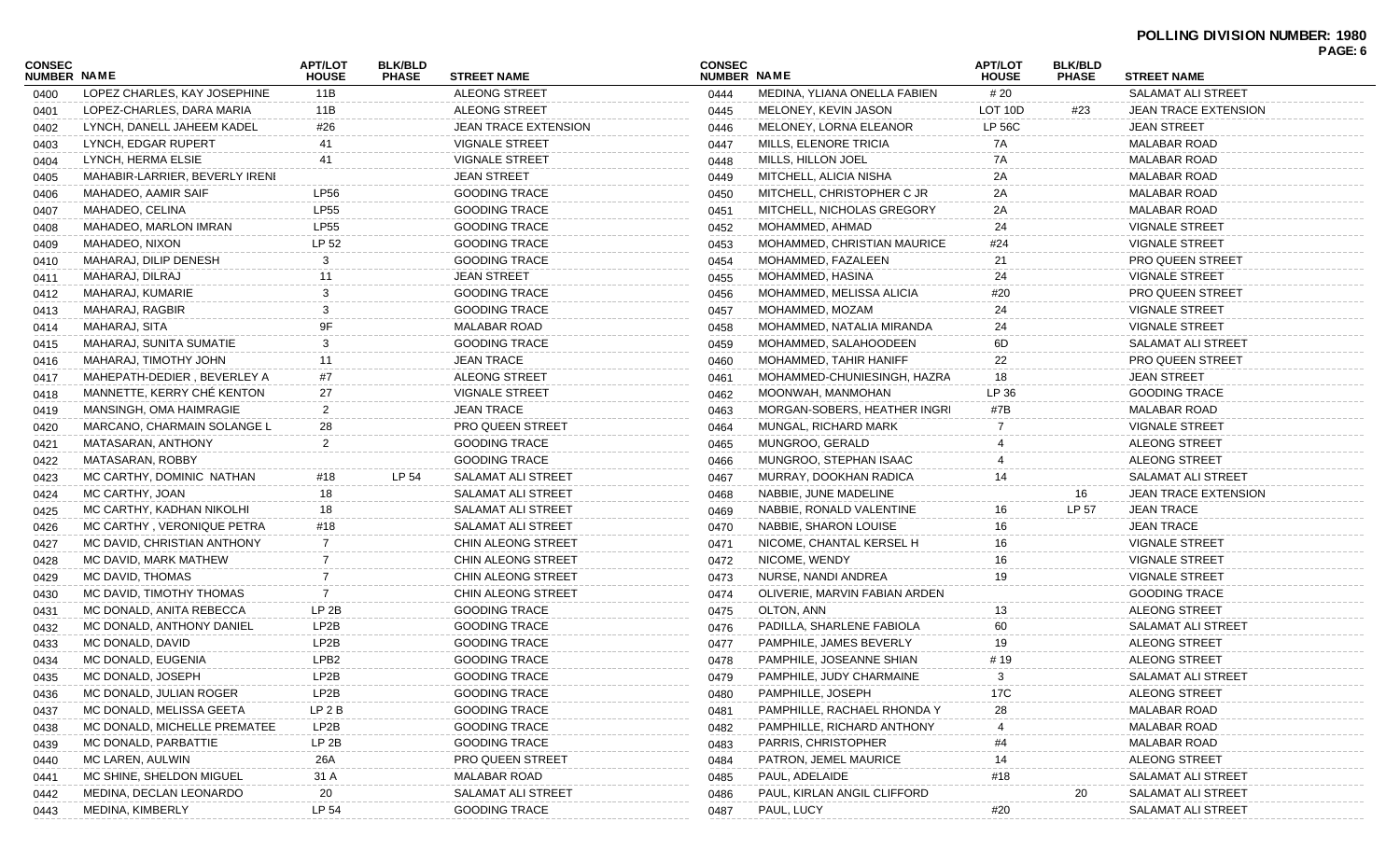| CONSEC<br><b>NUMBER NAME</b> |                               | <b>APT/LOT</b><br><b>HOUSE</b> | <b>BLK/BLD</b><br><b>PHASE</b> | <b>STREET NAME</b>          | <b>CONSEC</b><br><b>NUMBER NAME</b> |                               | <b>APT/LOT</b><br><b>HOUSE</b> | <b>BLK/BLD</b><br><b>PHASE</b> | <b>STREET NAME</b>          | <b>PAGE: 7</b> |
|------------------------------|-------------------------------|--------------------------------|--------------------------------|-----------------------------|-------------------------------------|-------------------------------|--------------------------------|--------------------------------|-----------------------------|----------------|
| 0488                         | PAUL, STEFAN VINCENT RICHARD  | 18                             |                                | SALAMAT ALI STREET          | 0532                                | RAMCHARITA, JASMINE KEISHA    | #2                             |                                | <b>ALEONG STREET</b>        |                |
| 0489                         | PAUL, STEPHANIE JENA          | 18                             |                                | SALAMAT ALI STREET          | 0533                                | RAMCHARITA, JORDAN RAJ        | #2                             |                                | <b>ALEONG STREET</b>        |                |
| 0490                         | PAUL, VINCENT SIMON AUGUSTUS  | 18                             |                                | SALAMAT ALI STREET          | 0534                                | RAMCHARITA, JUSTICE JADE      | 2                              |                                | <b>ALEONG STREET</b>        |                |
| 0491                         | PAYNE, JENNIFER               |                                |                                | <b>GOODING TRACE</b>        | 0535                                | RAMCHARITA, TANU MARY         | #2                             |                                | <b>ALEONG STREET</b>        |                |
| 0492                         | PEREZ, CURTIS                 | 21                             |                                | <b>MALABAR BRANCH ROAD</b>  | 0536                                | RAMCHARITAR, CYRICA FELICIA   | LP6A                           | 30                             | <b>JEAN TRACE</b>           |                |
| 0493                         | PEREZ, DOMINIQUE GISELLE      | 21                             |                                | MALABAR BRANCH ROAD         | 0537                                | RAMCHARITAR, KRISTAL JAMIE    | 30                             |                                | <b>JEAN TRACE</b>           |                |
| 0494                         | PEREZ, ELIZABETH SARAH JANE   | 21                             |                                | MALABAR BRANCH ROAD         | 0538                                | RAMCHARITAR, SUMINTRA         | 29                             |                                | <b>JEAN STREET</b>          |                |
| 0495                         | PEREZ, IVAN                   | 21                             |                                | MALABAR BRANCH ROAD         | 0539                                | RAMDIN, DANITA SABRINA        | 2A                             |                                | <b>VIGNALE STREET</b>       |                |
| 0496                         | PEREZ, JEAN-PAUL DEVON        | 21                             |                                | <b>GOODING TRACE</b>        | 0540                                | RAMDIN, DARLENE TERRYANN      | 2Α                             |                                | <b>VIGNALE STREET</b>       |                |
| 0497                         | PERMELL, LAWRENCE ANCIL       | #16                            |                                | <b>VIGNALE STREET</b>       | 0541                                | RAMDIN, HYACINTH PAMELA       | 2A                             |                                | <b>VIGNALE STREET</b>       |                |
| 0498                         | PERSAD, BERNARD DERKE         | 30A                            |                                | <b>JEAN TRACE</b>           | 0542                                | RAMDIN ALEXANDER, DANIELLA P  | 2A                             |                                | <b>VIGNALE STREET</b>       |                |
| 0499                         | PERSAD, CELSUS                | 30A                            |                                | <b>JEAN STREET</b>          | 0543                                | RAMJOHN, REINA BIANCA         | 28                             |                                | SALAMAT ALI STREET          |                |
| 0500                         | PERSAD, CLAVEN                | 30A                            |                                | <b>JEAN TRACE</b>           | 0544                                | RAMJOHN, ZICO GAGE NATHAN     | #28                            |                                | SALAMAT ALI STREET          |                |
| 0501                         | PERSAD, KATHLEEN              | 30A                            |                                | <b>JEAN TRACE</b>           | 0545                                | RAMKISSOON, JOHN              | LP 36                          |                                | <b>JEAN TRACE</b>           |                |
| 0502                         | PERSAD, KERON GARTH           | #17                            |                                | <b>MALABAR ROAD</b>         | 0546                                | RAMKISSOON, SUMANTRA JENNIFE  | 30                             |                                | <b>PRO QUEEN STREET</b>     |                |
| 0503                         | PERSAD, LAWRENCE              | 30A                            |                                | <b>JEAN TRACE</b>           | 0547                                | RAMLAL, JEMMA                 | 16C                            |                                | <b>SALAMAT ALI STREET</b>   |                |
| 0504                         | PERSAD, MUKESH                | 15                             |                                | <b>MALABAR ROAD</b>         | 0548                                | RAMNARINE, CARLENE LISA       |                                |                                | <b>GOODING TRACE</b>        |                |
| 0505                         | PERSAD, PETE RICARDO          | 30A                            |                                | <b>JEAN TRACE</b>           | 0549                                | RAMPERSAD, BRYCE ANTHONY      | 27D                            |                                | <b>PRO QUEEN STREET</b>     |                |
| 0506                         | PERSAD, RANIKA KIAH           | #17                            |                                | <b>MALABAR ROAD</b>         | 0550                                | RAMTAHAL, CRISPIN JOSEPH      | 27                             |                                | <b>VIGNALE STREET</b>       |                |
| 0507                         | PERSAD, SASHA JENNA           |                                | 30A                            | <b>JEAN TRACE</b>           | 0551                                | REDHEAD, GLEN GEORGE          |                                |                                | <b>MALABAR ROAD</b>         |                |
| 0508                         | PERSAD, SAVITRI               | 15                             |                                | <b>MALABAR ROAD</b>         | 0552                                | RICHARDS, CANDY               | 30A                            |                                | <b>JEAN TRACE</b>           |                |
| 0509                         | PERSAD, SIENARINE             | 17                             |                                | <b>MALABAR ROAD</b>         | 0553                                | RICHARDS, KESHARA CANDACE     | 38                             |                                | <b>SALAMAT ALI STREET</b>   |                |
| 0510                         | PERSAD, WAYNE RICK            | 30A                            |                                | <b>JEAN TRACE</b>           | 0554                                | RICHARDS-STRAKER, BERNADETTE  | 10                             |                                | <b>JEAN STREET</b>          |                |
| 0511                         | PETERS, ALISSA ROCHELLE       | LP 57                          |                                | <b>JEAN TRACE</b>           | 0555                                | RICHARDSON-WILSON, AYANNA F F | #3                             |                                | <b>SALAMAT ALI STREET</b>   |                |
| 0512                         | PETERS, DAVID MATTHEW         |                                |                                | <b>MALABAR ROAD</b>         | 0556                                | RIDDESS, HELENA               | <b>LP51</b>                    |                                | <b>VIGNALE STREET</b>       |                |
| 0513                         | PETERS, HERMAN JOSEPH         | <b>LP56</b>                    |                                | <b>JEAN TRACE EXTENSION</b> | 0557                                | RIQUE, CHRISTOPHER ANTHONY A  |                                | LP2                            | <b>GOODING TRACE</b>        |                |
| 0514                         | PETERS, JASMINE MARIA         | LP 56                          |                                | <b>JEAN TRACE EXTENSION</b> | 0558                                | ROBERTS, CLINTON MARK         | 30                             |                                | <b>PRO QUEEN STREET</b>     |                |
| 0515                         | PETERS, KEWANNA JUSTICE       | LP 56                          |                                | JEAN TRACE EXTENSION        | 0559                                | ROBERTS, ZACKEEM ZINEDINE R   | 24                             |                                | SALAMAT ALI STREET          |                |
| 0516                         | PHILLIP, KESTER STERLING      |                                |                                | <b>JEAN STREET</b>          | 0560                                | ROBINSON, RICHARD FRANCIS     | 42                             |                                | <b>VIGNALE STREET</b>       |                |
| 0517                         | PIERRE, ALLISTER RICHARD      |                                | 12                             | SALAMAT ALI STREET          | 0561                                | ROBINSON, ROLSTON RICARDO     | #42                            |                                | <b>VIGNALE STREET</b>       |                |
| 0518                         | PIERRE, CARMEN                | 19                             |                                | ALEONG STREET               | 0562                                | RODRIGUEZ, DIANA INGRID       | 14                             |                                | <b>VIGNALE STREET</b>       |                |
| 0519                         | PIERRE, JOSEPH ALFRED         | 18                             |                                | VIGNALE STREET              | 0563                                | RODRIGUEZ, FELIX              | 14                             |                                | <b>VIGNALE STREET</b>       |                |
| 0520                         | PIERRE, JOYCELYN AGATHA AMRIL | 19                             |                                | <b>ALEONG STREET</b>        | 0564                                | ROOPCHAND-GOODING, ASHA       |                                | 8A                             | <b>GOODING TRACE</b>        |                |
| 0521                         | PIERRE, KEVON ELVIS           | 12                             |                                | <b>SALAMAT ALI STREET</b>   | 0565                                | SALINA, DELSON RICARDO        | 24                             |                                | <b>VIGNALE STREET</b>       |                |
| 0522                         | PIERRE, LIAM MARK JAKOB       | 19                             |                                | <b>ALEONG STREET</b>        | 0566                                | SAMPSON, ANDY RAYMOND         | 27D                            |                                | PRO QUEEN STREET            |                |
| 0523                         | PIERRE, STELLA JEAN           | 55 C                           |                                | <b>GOODING TRACE</b>        | 0567                                | SAMPSON, EARL                 | 5A                             |                                | ALEONG STREET               |                |
| 0524                         | PIERRE, TONI                  | 19                             |                                | <b>ALEONG STREET</b>        | 0568                                | SANDS, MILTON VINCENT ANGELO  |                                | #19                            | <b>ALEONG STREET</b>        |                |
| 0525                         | PINDER, PATRICIA FEDORA ANN   | 270                            |                                | PRO QUEEN STREET            | 0569                                | SCOTT, PHILLISIA              | #29                            |                                | <b>JEAN STREET</b>          |                |
| 0526                         | PITT, RICHARD DOMINIC         | 9                              |                                | <b>JEAN TRACE</b>           | 0570                                | SCOTT-MITCHELL, HILLIS C      | 29                             |                                | <b>JEAN STREET</b>          |                |
| 0527                         | PORTER, DINEON                |                                | 28                             | PRO QUEEN STREET            | 0571                                | SEQUEA, BRENT JOHN GODFREY    | 27B                            |                                | PRO QUEEN STREET            |                |
| 0528                         | PRESCOTT, MIKHAIL ANDREW G    | #24                            |                                | SALAMAT ALI STREET          | 0572                                | SERRETTE, LIMA STACEY         | 18                             |                                | <b>VIGNALE STREET</b>       |                |
| 0529                         | RAGOO, DIRANIE                | 6                              |                                | <b>MALABAR ROAD</b>         | 0573                                | SERRETTE-PIERRE, VANESSA      | 18                             |                                | <b>VIGNALE STREET</b>       |                |
| 0530                         | RAGOOBAR, MELISSA SHANTAL H   | 8                              |                                | SALAMAT ALI STREET          | 0574                                | SIMON, CHANTAL ROUMENA        | <b>LP52</b>                    | 28                             | SALAMAT ALI STREET          |                |
| 0531                         | RAMCHARITA, GARY KEJAEL       | #2                             |                                | <b>ALEONG STREET</b>        | 0575                                | SIMON, JEANIEL KATHILA        | #2                             |                                | <b>JEAN TRACE EXTENSION</b> |                |
|                              |                               |                                |                                |                             |                                     |                               |                                |                                |                             |                |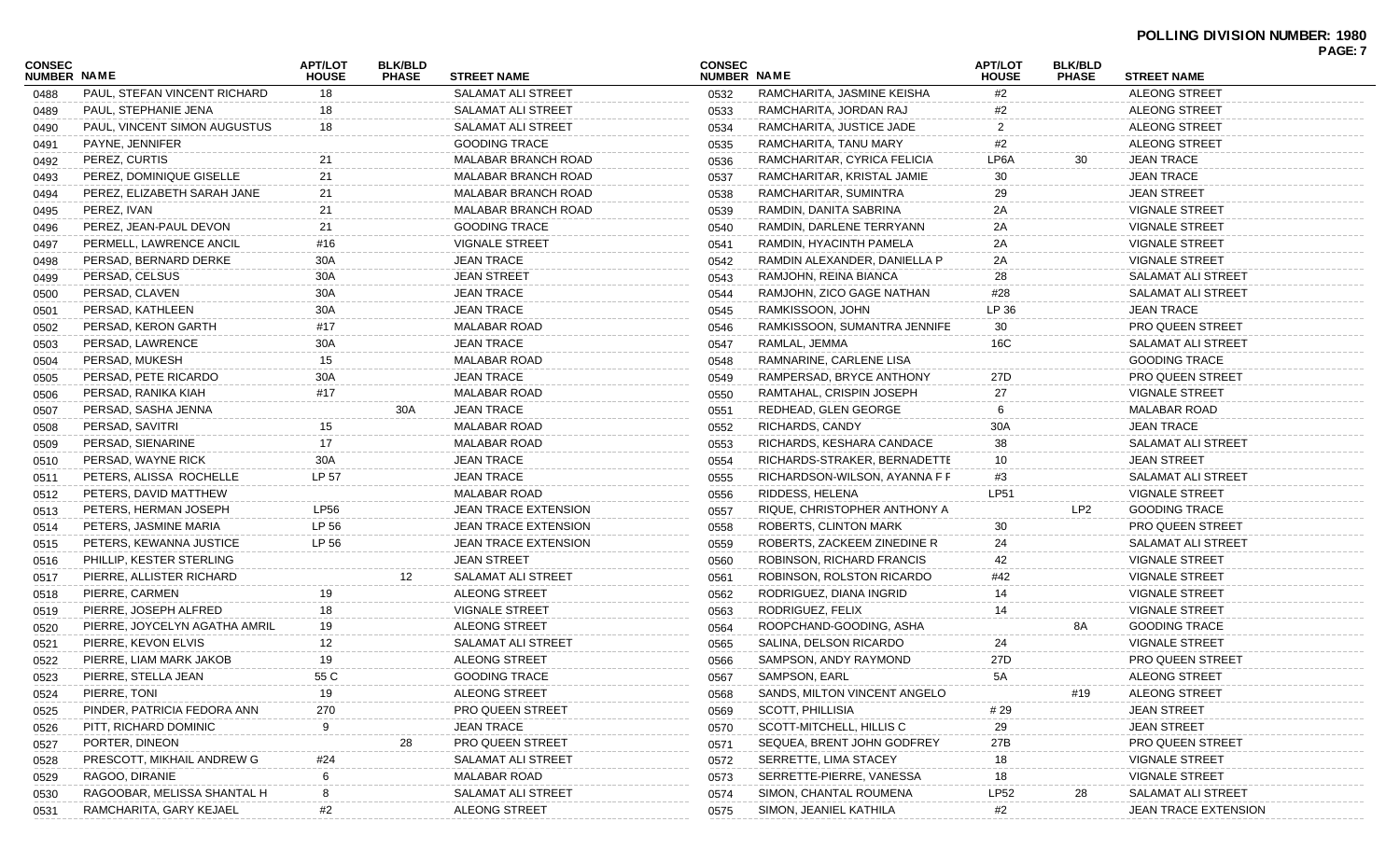## **POLLING DIVISION NUMBER: 1980 PAGE: 8**

| <b>CONSEC</b><br>NUMBER NAME |                                | <b>APT/LOT</b><br><b>HOUSE</b> | <b>BLK/BLD</b><br><b>PHASE</b> | <b>STREET NAME</b>          | <b>CONSEC</b><br>NUMBER NAME |                               | <b>APT/LOT</b><br><b>HOUSE</b> | <b>BLK/BLD</b><br><b>PHASE</b> | <b>STREET NAME</b>      | . nu. v |
|------------------------------|--------------------------------|--------------------------------|--------------------------------|-----------------------------|------------------------------|-------------------------------|--------------------------------|--------------------------------|-------------------------|---------|
| 0576                         | SINANAN, DENYSE                | 25                             |                                | <b>PRO QUEEN STREET</b>     | 0620                         | VICTOR, KEVON ALFRED          | #28                            |                                | <b>PRO QUEEN STREET</b> |         |
| 0577                         | SINANAN-HARRIDASS, MARCEL G    | LP 54                          |                                | <b>JEAN TRACE</b>           | 0621                         | VIDALE, DONNA SEMON           | #2                             |                                | <b>VIGNALE STREET</b>   |         |
| 0578                         | SIRJUSINGH, AMITKUMAR DINESH I |                                | 19                             | <b>VIGNALE STREET</b>       | 0622                         | VILLAFANA, TREVOR             |                                |                                | <b>SUBERO STREET</b>    |         |
| 0579                         | SIRJUSINGH, KAVITA RAQUEL VANN | 19-D                           |                                | <b>VIGNALE STREET</b>       | 0623                         | <b>VOISIN, KAREEM ANTHONY</b> | 2A                             |                                | <b>MALABAR ROAD</b>     |         |
| 0580                         | SIRJUSINGH, LINDSAY KAREN R N  | 19                             |                                | <b>VIGNALE STREET</b>       | 0624                         | WALKINS, MELINDA ANN-MARIE    | 18                             |                                | SALAMAT ALI STREET      |         |
| 0581                         | SMALL, STACY-ANN NEKEISHA      | LP 51                          | #19                            | <b>VIGNALE STREET</b>       | 0625                         | WEEKES-BROWN, KENDRA ZVANE    | LP <sub>1</sub>                |                                | CHIN ALEONG STREET      |         |
| 0582                         | SMITH, JOYCE THEODATA          | 2                              |                                | <b>VIGNALE STREET</b>       | 0626                         | WHITE, ANSLEM LEO             | 5                              |                                | <b>GOODING TRACE</b>    |         |
| 0583                         | SMITH, SHAWN SHELDON           | 32                             |                                | SALAMAT ALI STREET          | 0627                         | WHITE, CHRISTOPHER ANSLEM     |                                |                                | <b>GOODING TRACE</b>    |         |
| 0584                         | SOLOZANO, DAMIAN GERARD        | 32                             |                                | <b>SALAMAT ALI STREET</b>   | 0628                         | <b>WHITE, FRANCIS EDMUND</b>  |                                |                                | <b>GOODING TRACE</b>    |         |
| 0585                         | SOLOZANO, DENNIS EDWARD        | 32                             |                                | <b>SALAMAT ALI STREET</b>   | 0629                         | WHITE BROWN, ANGELA           | 6A                             |                                | CHIN ALEONG STREET      |         |
| 0586                         | SOLOZANO, LYDIA DESIREE        | 32                             |                                | SALAMAT ALI STREET          | 0630                         | <b>WILLIAMS, ANDREW</b>       | 7A                             |                                | <b>JEAN TRACE</b>       |         |
| 0587                         | SOLOZANO, MARIAN               | 32                             |                                | SALAMAT ALI STREET          | 0631                         | WILLIAMS, COREY AKEEM ANSLEM  | 7B                             |                                | <b>MALABAR ROAD</b>     |         |
| 0588                         | SONNYBIR, JUDY GANGADAY        | 31                             |                                | <b>JEAN TRACE</b>           | 0632                         | WILLIAMS, IRMA                | 7B                             |                                | <b>MALABAR ROAD</b>     |         |
| 0589                         | ST BERNARD, ANTHONY            | 30                             |                                | PRO QUEEN STREET            | 0633                         | WILLIAMS, KISHAWNER MIKIELLA  | 14                             |                                | <b>ALEONG STREET</b>    |         |
| 0590                         | ST BERNARD, CAROL RITA         | 30                             |                                | <b>PRO QUEEN STREET</b>     | 0634                         | <b>WILLIAMS, MARLON</b>       | 7B                             |                                | <b>MALABAR ROAD</b>     |         |
| 0591                         | ST BERNARD, JACOB MOSES        | 30                             |                                | <b>PRO QUEEN STREET</b>     | 0635                         | WILLIAMS, MARVA DENESE        | 7(1)                           |                                | <b>MALABAR ROAD</b>     |         |
| 0592                         | ST BERNARD, LUCILLE            | 30                             |                                | <b>PRO QUEEN STREET</b>     | 0636                         | WILLIAMS, MIKIEL HAKEEM ANDRE |                                | 14                             | <b>ALEONG STREET</b>    |         |
| 0593                         | ST JOHN, CHRYSTAL CLARA        |                                |                                | <b>SUBERO STREET</b>        | 0637                         | WILSON, ANNASTASIA ALLYSON    | 26                             |                                | <b>VIGNALE STREET</b>   |         |
| 0594                         | STEPHEN, ALBERT ARTHUR         | 31A                            |                                | <b>PRO QUEEN STREET</b>     | 0638                         | WILSON, ASHFORD DAVID ALEXANI | 26                             |                                | <b>VIGNALE STREET</b>   |         |
| 0595                         | STEPHEN, KATHLEEN SANDRA       | 2 A                            |                                | <b>VIGNALE STREET</b>       | 0639                         | WILSON, DARYL IAN STEPHAN     | 12                             |                                | ALEONG STREET           |         |
| 0596                         | STEPHEN, KYLE ALEXANDER        |                                | #32                            | SALAMAT ALI STREET          | 0640                         | WILSON, KELVIN BERNARD        | 12                             |                                | <b>ALEONG STREET</b>    |         |
| 0597                         | STEWART, DAVID SAMUEL          | #7                             |                                | CHIN ALEONG STREET          | 0641                         | WILSON, KELVIN WINSTON        | 3C                             |                                | SALAMAT ALI STREET      |         |
| 0598                         | STORM, PHILLIP                 | #10                            |                                | <b>VIGNALE STREET</b>       | 0642                         | WILSON, KEMUEL ATIBA DARNELL  | LP7                            |                                | ALEONG STREET           |         |
| 0599                         | SUPERVILLE, CAMILLE JEWEL      | 9                              |                                | <b>JEAN STREET</b>          | 0643                         | WRIGHT, CARL                  | 42                             |                                | <b>VIGNALE STREET</b>   |         |
| 0600                         | TACKOORSINGH, KIMBERLY KELLY   | LP 2B                          |                                | <b>GOODING TRACE</b>        |                              |                               |                                |                                |                         |         |
| 0601                         | TACKOORSINGH, RENNY GARY       | LP <sub>2</sub> B              |                                | <b>GOODING TRACE</b>        |                              |                               |                                |                                |                         |         |
| 0602                         | TAITT-MC INTYRE, JENNIFER E    | ЗC                             |                                | SALAMAT ALI STREET          |                              |                               |                                |                                |                         |         |
| 0603                         | TEMPRO-JOSEPH, YVETTE D G      | 8B                             |                                | <b>JEAN STREET</b>          |                              |                               |                                |                                |                         |         |
| 0604                         | <b>THOMAS, CAROL</b>           | LP <sub>6</sub>                |                                | <b>JEAN TRACE EXTENSION</b> |                              |                               |                                |                                |                         |         |
| 0605                         | THOMAS, JOSEPH STALIN          |                                |                                | <b>MALABAR ROAD</b>         |                              |                               |                                |                                |                         |         |
| 0606                         | THOMAS, LOUIS LINCOLN          |                                |                                | <b>JEAN STREET</b>          |                              |                               |                                |                                |                         |         |
| 0607                         | THOMAS, PATRICIA               |                                | 20                             | SALAMAT ALI STREET          |                              |                               |                                |                                |                         |         |
| 0608                         | THOMAS, REYNOLD                | LP <sub>9</sub>                |                                | <b>JEAN TRACE</b>           |                              |                               |                                |                                |                         |         |
| 0609                         | THOMAS, SKEET ADRIEL           |                                |                                | <b>JEAN STREET</b>          |                              |                               |                                |                                |                         |         |
| 0610                         | THOMAS, STEPHEN ALTON          | #5                             |                                | <b>JEAN STREET</b>          |                              |                               |                                |                                |                         |         |
| 0611                         | THOMAS-EUSTACE, JENNIFER GLOI  |                                |                                | ALEONG STREET               |                              |                               |                                |                                |                         |         |
| 0612                         | TIMOTHY, JEREMIAH JOSEPH       | 30                             |                                | PRO QUEEN STREET            |                              |                               |                                |                                |                         |         |
| 0613                         | TIMOTHY, LETISIA CAMIKA        | #30                            |                                | PRO QUEEN STREET            |                              |                               |                                |                                |                         |         |
| 0614                         | TONEY, DELICIA MARIEL ISIYOMAH |                                | 14                             | <b>VIGNALE STREET</b>       |                              |                               |                                |                                |                         |         |
| 0615                         | TONEY, YOHANCÉ ISAIAH DALE     | 14                             |                                | <b>VIGNALE STREET</b>       |                              |                               |                                |                                |                         |         |
| 0616                         | VALENTINE, JENIELLE JOVELLE    | 3                              |                                | SALAMAT ALI STREET          |                              |                               |                                |                                |                         |         |
| 0617                         | VALENTINE, JOANNE              | 3E                             |                                | SALAMAT ALI STREET          |                              |                               |                                |                                |                         |         |
| 0618                         | VALENTINE-SMITH, CARLA JIZELLE | 3                              |                                | SALAMAT ALI STREET          |                              |                               |                                |                                |                         |         |
| 0619                         | VALERE, JOEL MICHAEL LEGER     | 28                             |                                | PRO QUEEN STREET            |                              |                               |                                |                                |                         |         |
|                              |                                |                                |                                |                             |                              |                               |                                |                                |                         |         |